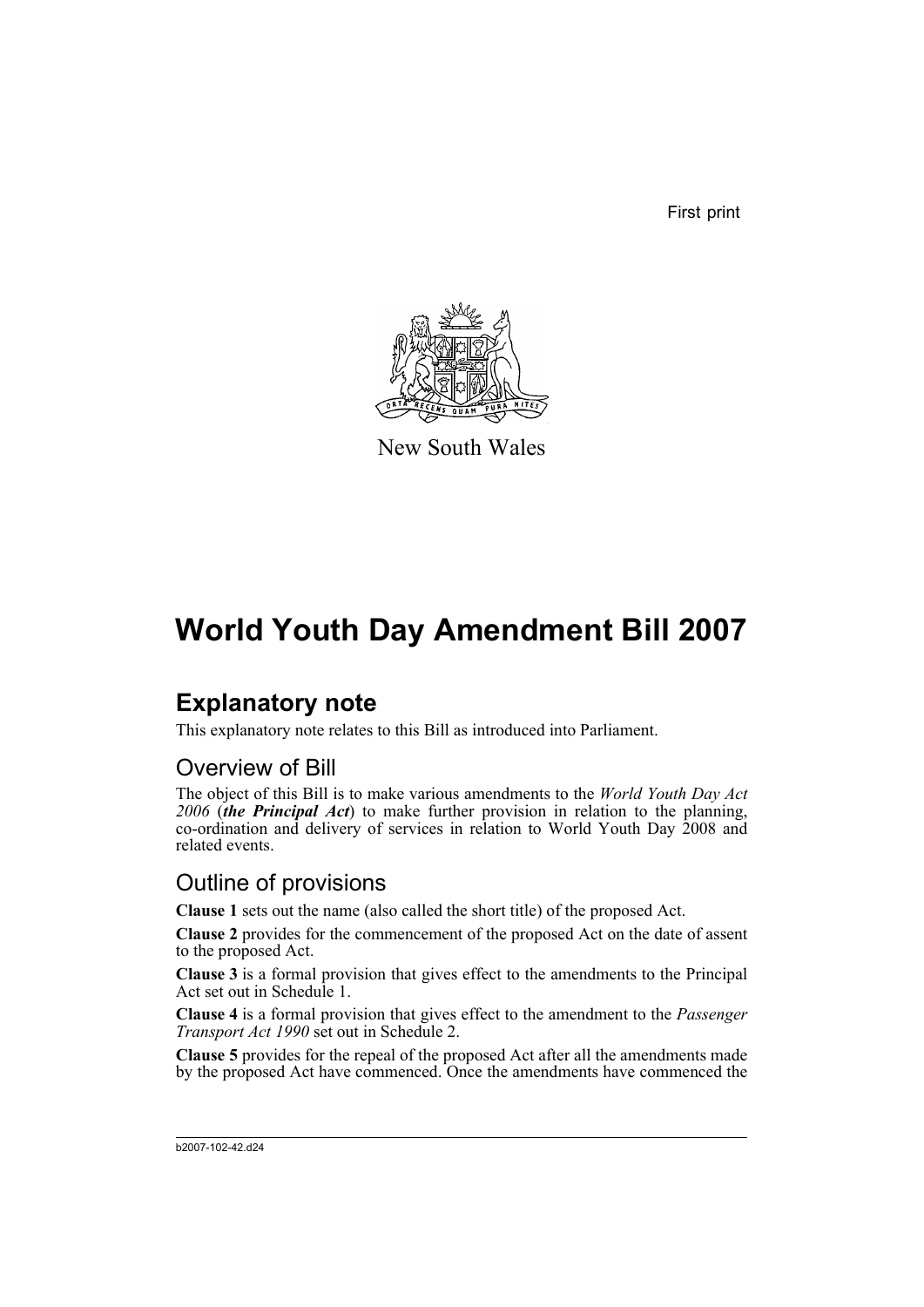Explanatory note

proposed Act will be spent and section 30 of the *Interpretation Act 1987* provides that the repeal of an amending Act does not affect the amendments made by that Act.

## **Schedule 1 Amendment of World Youth Day Act 2006**

### **Amendments relating to terms and expressions**

**Schedule 1 [1]** inserts a number of definitions into section 3 of the Principal Act for the purposes of that Act.

The Principal Act currently defines the *World Youth Day period* to be the period from 1 July 2008 to 31 July 2008, inclusive. Under that Act certain functions may be exercised and certain provisions have effect during that period. **Schedule 1 [2]** and **[4]** replace the definition of *World Youth Day period* in section 3 of the Principal Act, and insert proposed section 3B into that Act, to provide that the end of that period may be extended by the regulations. However, the regulations may not prescribe a day that is later than 31 December 2008.

For added clarity and certainty, **Schedule 1 [4]** inserts proposed section 3A into the Principal Act to provide that the Minister administering the Principal Act, currently the Deputy Premier (*the Minister*) may designate specified areas as *World Youth Day declared areas*. **Schedule 1 [3]** amends the definition of *World Youth Day venue or facility* to provide that World Youth Day declared areas (along with other venues and facilities) are such venues or facilities for the purposes of the Principal Act.

### **Amendment relating to government agency co-operation**

**Schedule 1 [5]** inserts proposed section 15A into the Principal Act to provide that the Minister may direct certain government agencies to comply with a request, direction or decision of the World Youth Day Co-ordination Authority (*the Authority*) made or given under that Act.

### **Amendments relating to timing**

Currently section 37 of the Principal Act provides that until 1 August 2008, certain activities may be carried on despite the fact that the activity is not authorised by or is contrary to or inconsistent with an environmental planning instrument or development consent applying to the land. **Schedule 1 [6]** and **[7]** amend section 37 of the Principal Act to provide that such activities may be carried out until the specified *expiry date*. The *expiry date* is defined as 1 September 2008 or such later date as is prescribed by the regulations (being a date that is not later than 31 December 2008).

Currently sections 45 (Illegal car parks) and 46 (Control of sale and distribution of articles in certain public places) of the Principal Act contain provisions that have effect during the World Youth Day period. **Schedule 1 [9]–[13]** amend those sections to provide that the relevant provisions have effect during a defined *parking*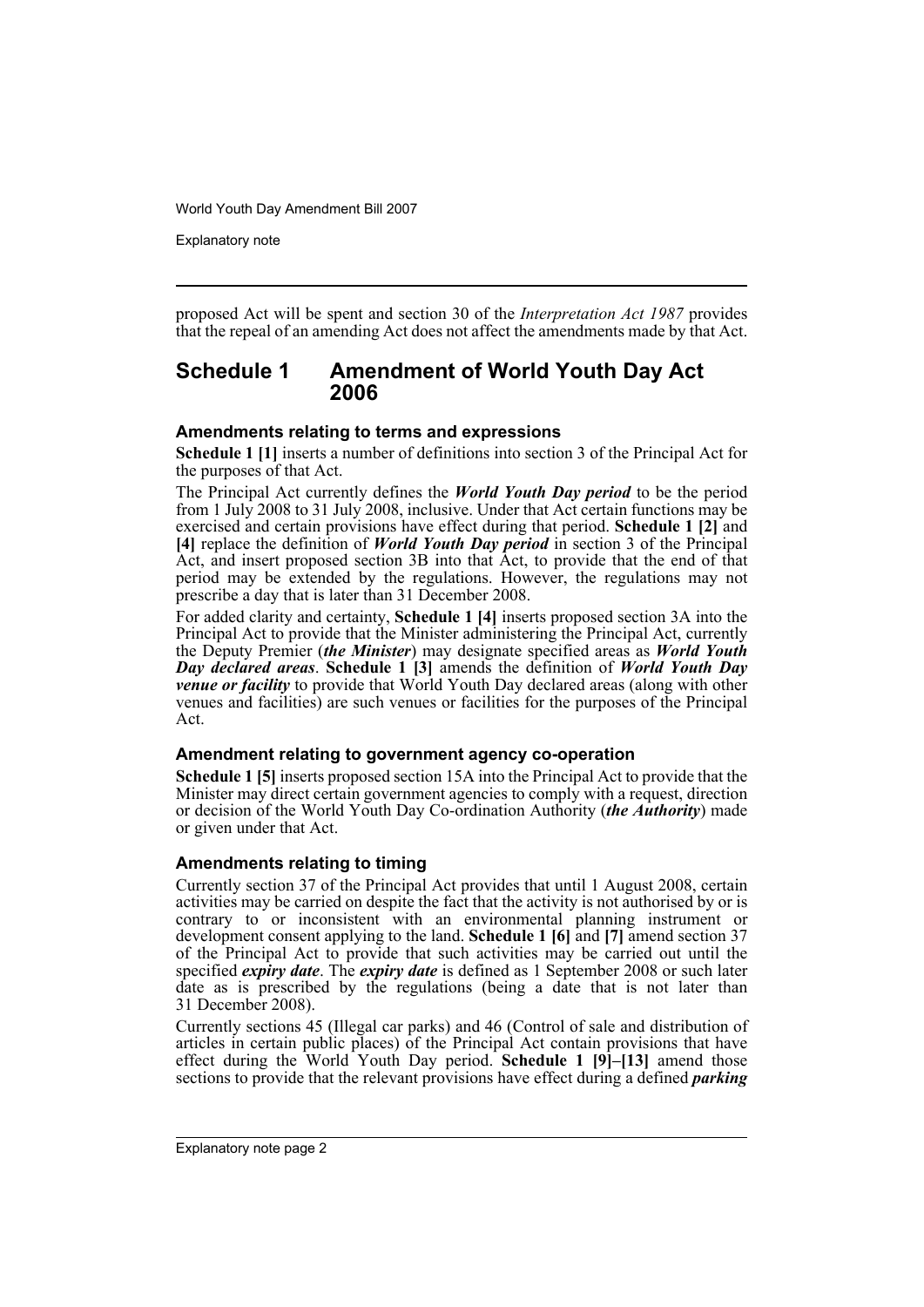Explanatory note

*control period* and *sales control period*, respectively. Both are defined to be the period from 1 July 2008 to 31 July 2008, inclusive, or such other period as may be prescribed by the regulations (being a period that does not begin before 1 June 2008 or end after 31 December 2008).

### **Amendment relating to use of Randwick Racecourse for World Youth Day events**

**Schedule 1 [8]** inserts proposed Part 9A (proposed sections 44A–44J) into the Principal Act to deal with the use of Randwick Racecourse for World Youth Day events.

Proposed section 44A makes it clear that a reference in the proposed Part to the use of Randwick Racecourse for the purpose of a World Youth Day event includes:

- (a) holding a World Youth Day event at Randwick Racecourse, and
- (b) making preparations for any such event, and
- (c) cleaning up and restoring Randwick Racecourse after any such event, and
- (d) such supplemental, incidental or consequential acts as may be necessary or expedient for carrying out any action referred to in paragraph (a), (b) or (c).

The proposed section also provides that for the purposes of the proposed Part, a *WYD event agreement* is a written agreement between the AJC and the State of New South Wales for the use of Randwick Racecourse for the purposes of one or more World Youth Day events that provides that it is a comprehensive agreement for the use of the Racecourse.

Proposed section 44B makes it clear that despite any other written or unwritten law, or any other instrument, the AJC, and the Chairman and the Committee of the AJC, may and are authorised to:

- (a) use Randwick Racecourse, or permit that Racecourse to be used, for the purposes of one or more World Youth Day events, and
- (b) enter into one or more agreements with the State of New South Wales for the use of Randwick Racecourse for the purposes of any such event.

Proposed section 44C provides that the Minister may direct persons or bodies, or persons or bodies belonging to a class of persons or bodies, prescribed by the regulations to take specified actions, or cease or refrain from taking specified actions, for the purpose of carrying out a WYD event agreement or otherwise enabling the use of Randwick Racecourse for the purposes of one or more World Youth Day events.

Further, proposed section 44C (5) provides that a person or body to whom a direction relates, must not:

- (a) contravene or fail to comply with a direction given under the proposed section, or
- (b) cause or permit another person or body to contravene or fail to comply with such a direction.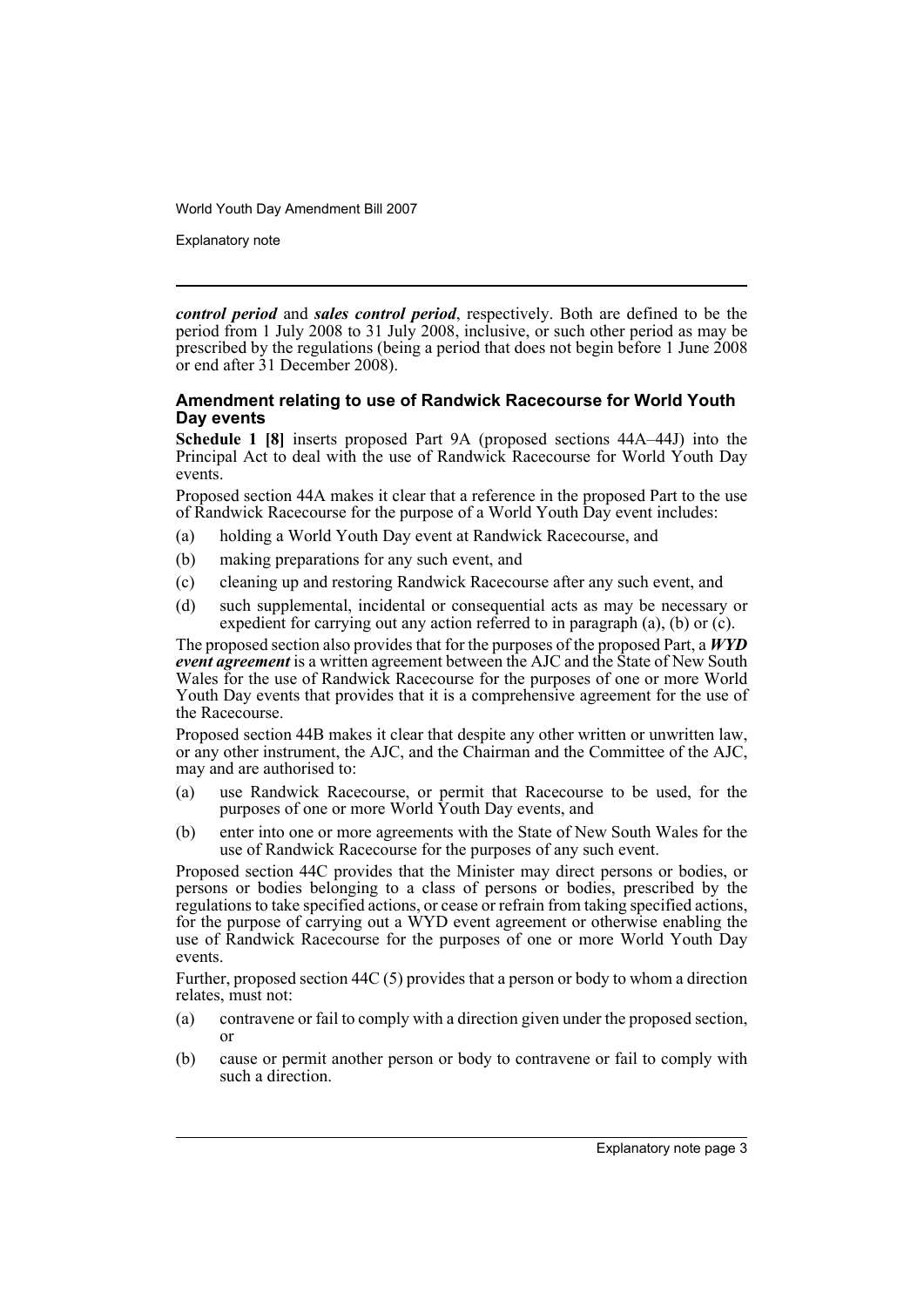Explanatory note

Directions may be enforced in proceedings brought under proposed section 57A (see below).

Proposed section 44D provides that if no WYD event agreement is in force, the Minister may, by order, specify the maximum amount of compensation (other than compensation for loss in relation to acts or omissions that cause personal injury to a person or the death of a person) that is to be paid to the AJC and other persons in connection with that use of Randwick Racecourse. If such a maximum amount is specified, the State and any authority of the State is not liable to pay any other compensation to the AJC or such other persons in connection with that use of Randwick Racecourse (other than compensation for loss in relation to acts or omissions that cause personal injury to a person or the death of a person).

Proposed section 44E provides that if the Minister has, by order published in the Gazette, declared that it is necessary, then certain authorised persons may enter, and use, Randwick Racecourse for the purpose of one or more World Youth Day events.

Proposed section 44F makes it an offence for a person to:

- (a) intentionally delay or obstruct another person who is:
	- (i) lawfully carrying out any work to facilitate the holding of World Youth Day events at Randwick Racecourse, or
	- (ii) lawfully entering, or attempting to enter, Randwick Racecourse for such a purpose, or
- (b) without lawful excuse, intentionally interfere with or damage any works or structure at Randwick Racecourse that facilitate the use of the Racecourse for World Youth Day events, or
- (c) cause or permit another person to do anything referred to in paragraph (a) or (b).

The proposed offence carries a maximum penalty of 500 penalty units (currently  $$55,000$ .

Proposed section 44G limits compensation that is payable in respect of the use of Randwick Racecourse. The proposed section provides that no compensation is payable by or on behalf of the State or an authority of the State, or the company WYD 2008 (ACN 118 060 987), or the AJC, the Committee of the AJC (or the Chairman and its members), or the members of the AJC, for an act or omission that is a Randwick Racecourse WYD event-related matter or that arises (directly or indirectly) from a Randwick Racecourse WYD event-related matter. A *Randwick Racecourse WYD event-related matter* is defined to be the holding of any World Youth Day event at Randwick Racecourse, any preparations for any such event, any clean up and restoration of Randwick Racecourse after any such event and the exercise of functions under the Principal Act in relation to Randwick Racecourse. The limitation on compensation set out in the proposed section:

- (a) applies only in respect of acts done or omitted to be done in good faith, and
- (b) does not apply to acts or omissions that cause personal injury to a person or the death of a person, and

Explanatory note page 4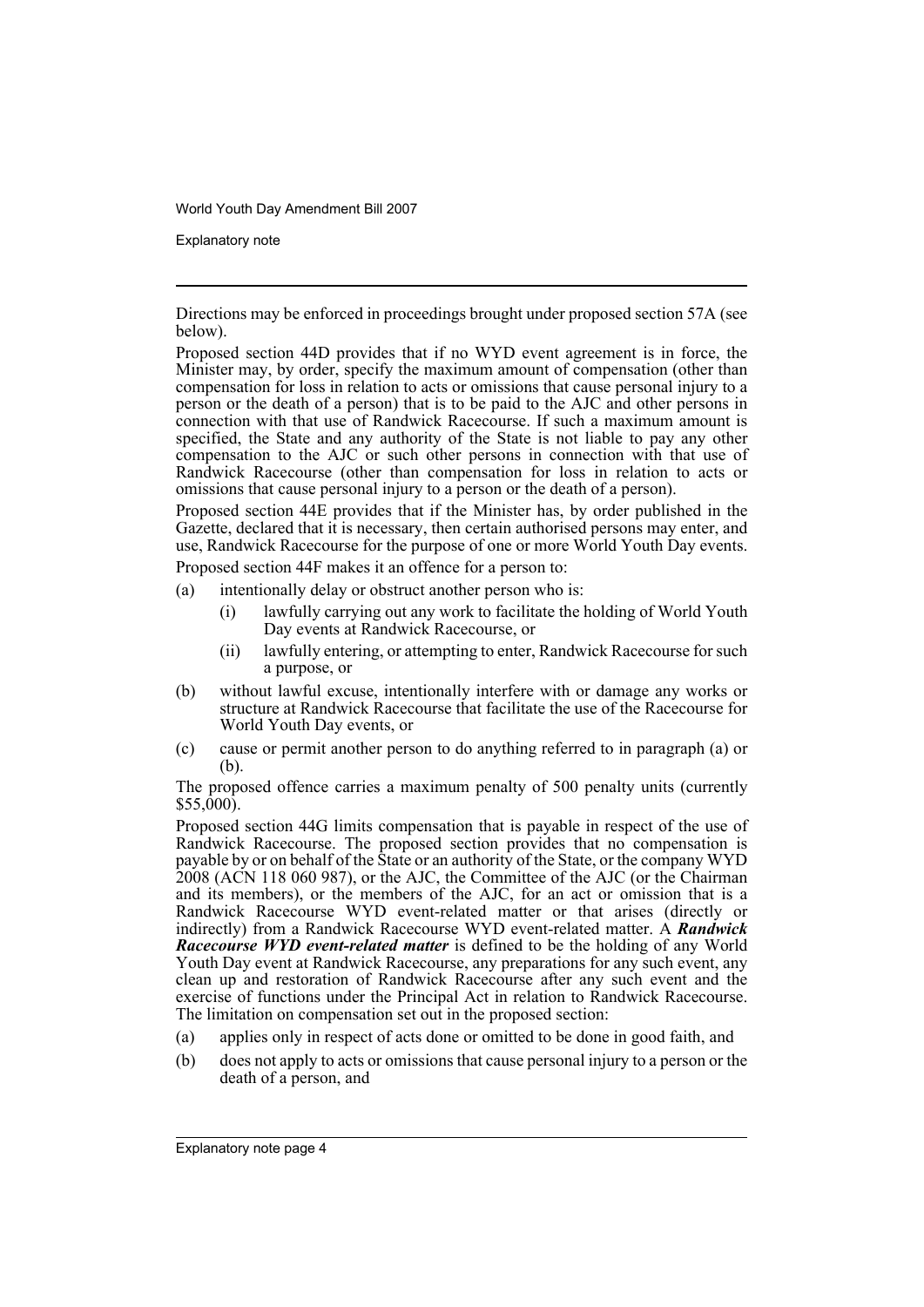Explanatory note

- (c) does not apply to compensation paid or payable to the AJC or any other person for loss connected with the use of Randwick Racecourse for World Youth Day events under:
	- (i) a WYD event agreement, or
	- (ii) an order under proposed section 44D.

The proposed section also clarifies the personal liability of the Chairman and members of the Committee of AJC, and the members of the AJC, in relation to Randwick Racecourse WYD event-related matters.

Proposed section 44H provides that the exercise by the Minister or the Authority, (or their delegates) of a function conferred or imposed on them by or under a provision of the proposed Part may not be:

- (a) challenged, reviewed, quashed or called into question before any court of law or administrative review body in any proceedings, or
- (b) restrained, removed or otherwise affected by any proceedings.

Proposed section 44I provides that a Randwick Racecourse Project Steering Committee may be established by regulation and have functions delegated to it.

Proposed section 44J provides that anything permitted, required, directed or authorised to be done by a person by or under the Principal Act to enable Randwick Racecourse to be used for the purpose of one or more World Youth Day events may be done despite any of the following:

- (a) the *Australian Jockey Club Act 1873* and any by-laws under that Act,
- (b) the *Thoroughbred Racing Act 1996* and any instrument under that Act,
- (c) the Australian Rules of Racing (within the meaning of the *Thoroughbred Racing Act 1996*).

### **Miscellaneous amendments**

**Schedule 1 [14]** inserts proposed sections 46A–46F into the Principal Act.

Proposed section 46A deals with the control of aircraft within airspace over certain World Youth Day events.

Proposed section 46B controls certain unauthorised advertising material on buildings and structures, and enables a person authorised by the Authority to obliterate or remove that unauthorised advertising material at certain sites (as specified by the Minister by order in the Gazette).

Proposed section 46C deals with the control of advertising in airspace visible from certain World Youth Day venues or facilities.

Proposed section 46D provides that the State Emergency Service and the NSW Rural Fire Service may assist the Authority in the delivery of services for World Youth Day events, including (but not limited to) crowd management services and access control services for venues or facilities and traffic or pedestrian control.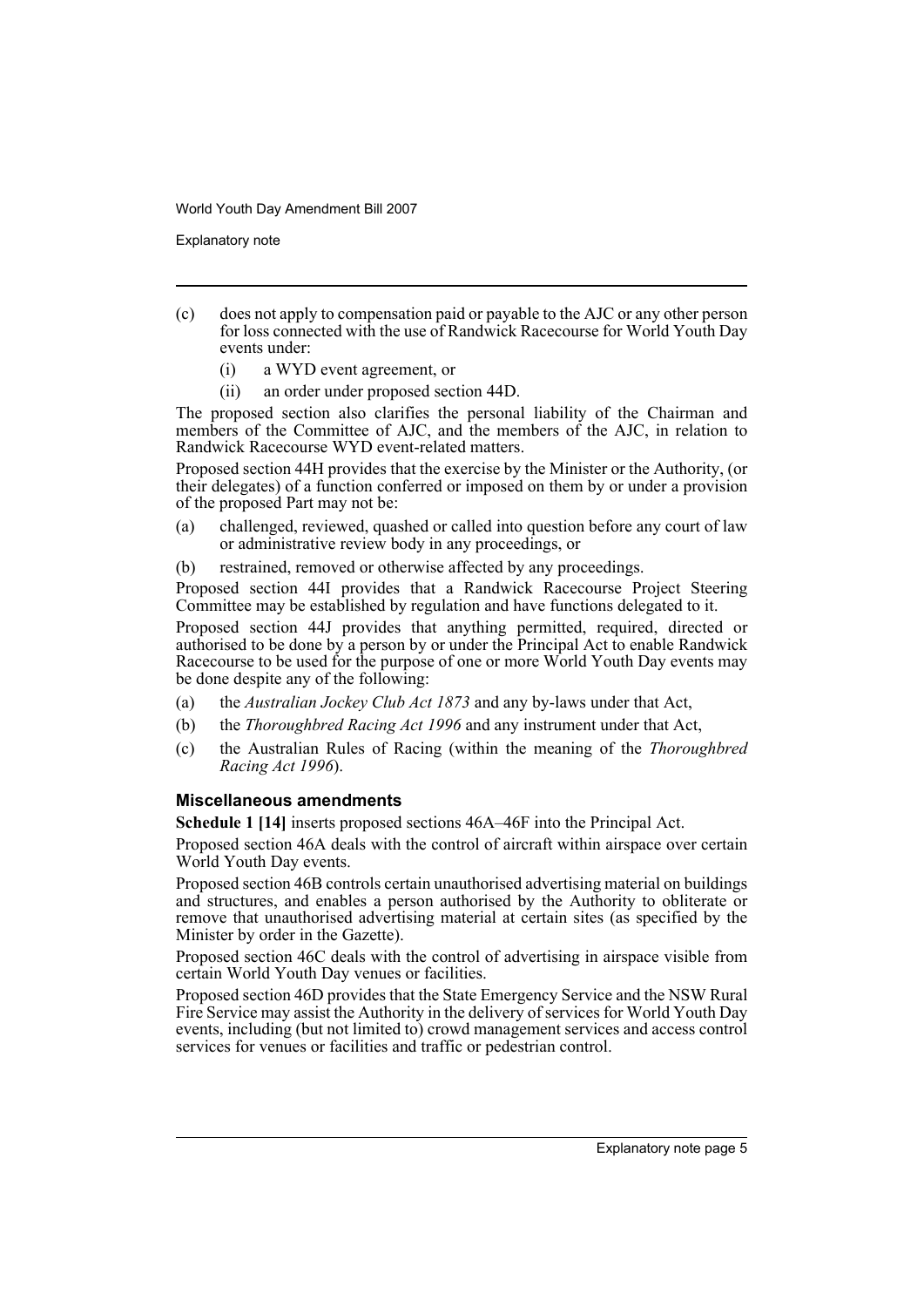Explanatory note

Proposed section 46E implies certain terms into the service contracts for regular bus services under the *Passenger Transport Act 1990* to enable the Director-General of the Ministry of Transport to direct the bus operators to provide bus services for World Youth Day events.

Proposed section 46F provides that the operation of the Principal Act (and, in particular, any action of any person in compliance with proposed section 46B (which relates to the obliteration or removal of advertising material)) is not to be regarded as a breach of contract or confidence or otherwise as a civil wrong or giving rise to any remedy under any contract or other instrument.

**Schedule 1 [15]** replaces section 50 (Claims for compensation) of the Principal Act. This consequential amendment is made necessary by the inclusion of the specific compensation provisions relating to Randwick Racecourse in proposed section 44G.

**Schedule 1 [16]** inserts proposed section 51A into the Principal Act to provide that the Minister may delegate certain of the Minister's functions conferred or imposed by or under the Principal Act to specified authorised persons.

**Schedule 1 [17]** inserts proposed section 57A into the Principal Act to provide that the Authority may bring proceedings in the Supreme Court for an order to remedy or restrain a contravention (or a threatened or an apprehended contravention) of the Principal Act (including a direction under proposed section 44C or a condition of an authorisation under proposed section 44E) or certain agreements in connection with the use of Randwick Racecourse.

**Schedule 1 [18]** amends section 58 (Regulations) of the Principal Act to provide that regulations under that Act may be made in relation to searches of persons and their articles, vehicles or vessels as a condition of entry to any World Youth Day venue or facility and for excluding persons who refuse to submit to such searches from World Youth Day venues or facilities and, more generally, the use of Randwick Racecourse for World Youth Day events.

# **Schedule 2 Amendment of Passenger Transport Act 1990**

**Schedule 2** inserts proposed Part 10 (proposed clause 52) into Schedule 3 (Savings and transitional provisions) to the *Passenger Transport Act 1990*. The proposed clause makes it clear that the repeal of the Principal Act (on 1 January 2009 by section 62 of the Principal Act) does not affect the continued operation in relation to matters arising before that repeal of that Act of proposed sections 44H (Protection of exercise of certain functions) and 46E (Bus services for World Youth Day events) of that Act or any other exemption or immunity from, or limitation of, liability under that Act.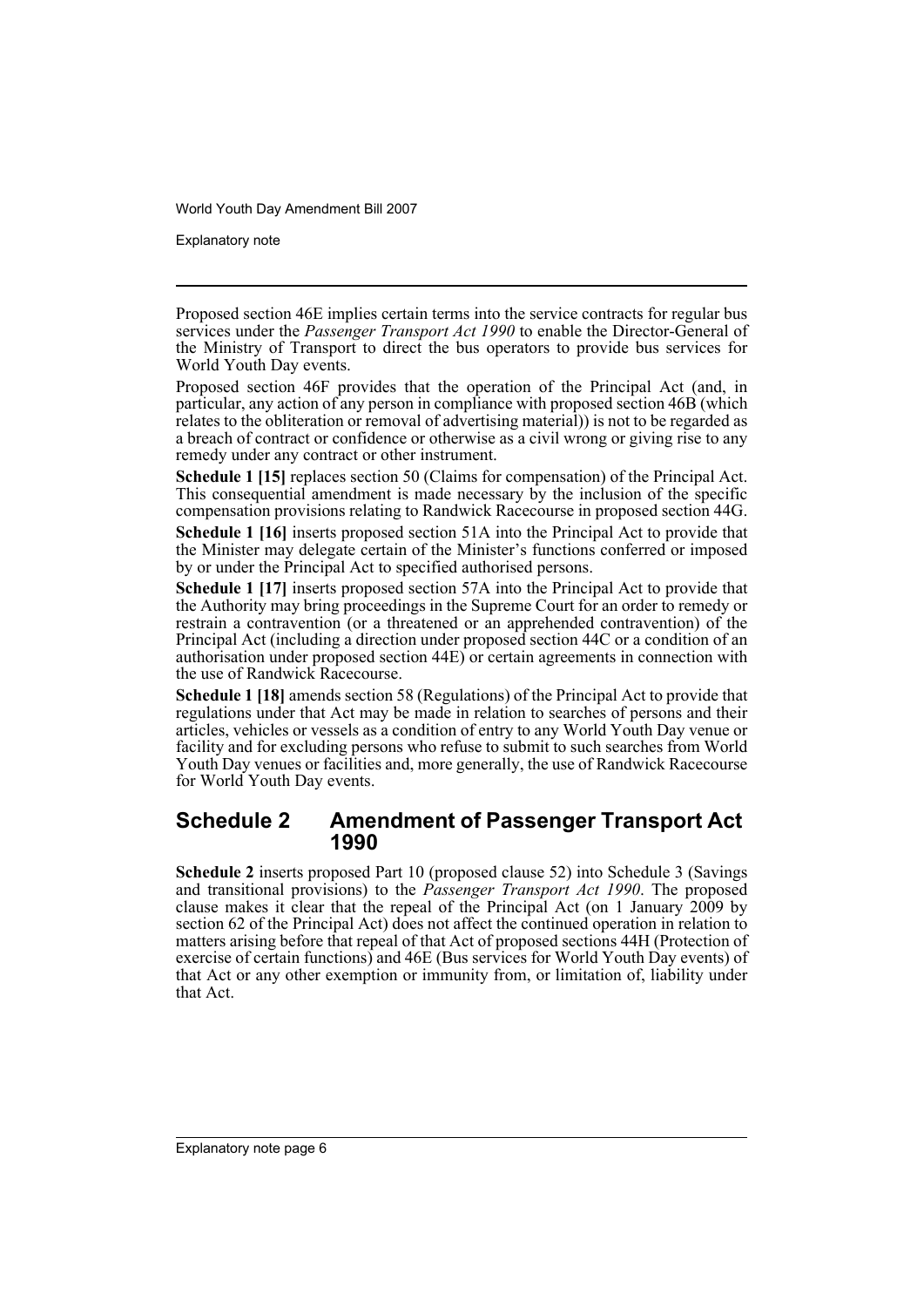First print



New South Wales

# **World Youth Day Amendment Bill 2007**

# **Contents**

|            |                                                 | Page |
|------------|-------------------------------------------------|------|
|            | Name of Act                                     |      |
|            | Commencement                                    |      |
|            | Amendment of World Youth Day Act 2006 No 106    | 2    |
|            | Amendment of Passenger Transport Act 1990 No 39 |      |
| 5          | Repeal of Act                                   | 2    |
| Schedule 1 | Amendment of World Youth Day Act 2006           |      |
| Schedule 2 | Amendment of Passenger Transport Act 1990       | 23   |
|            |                                                 |      |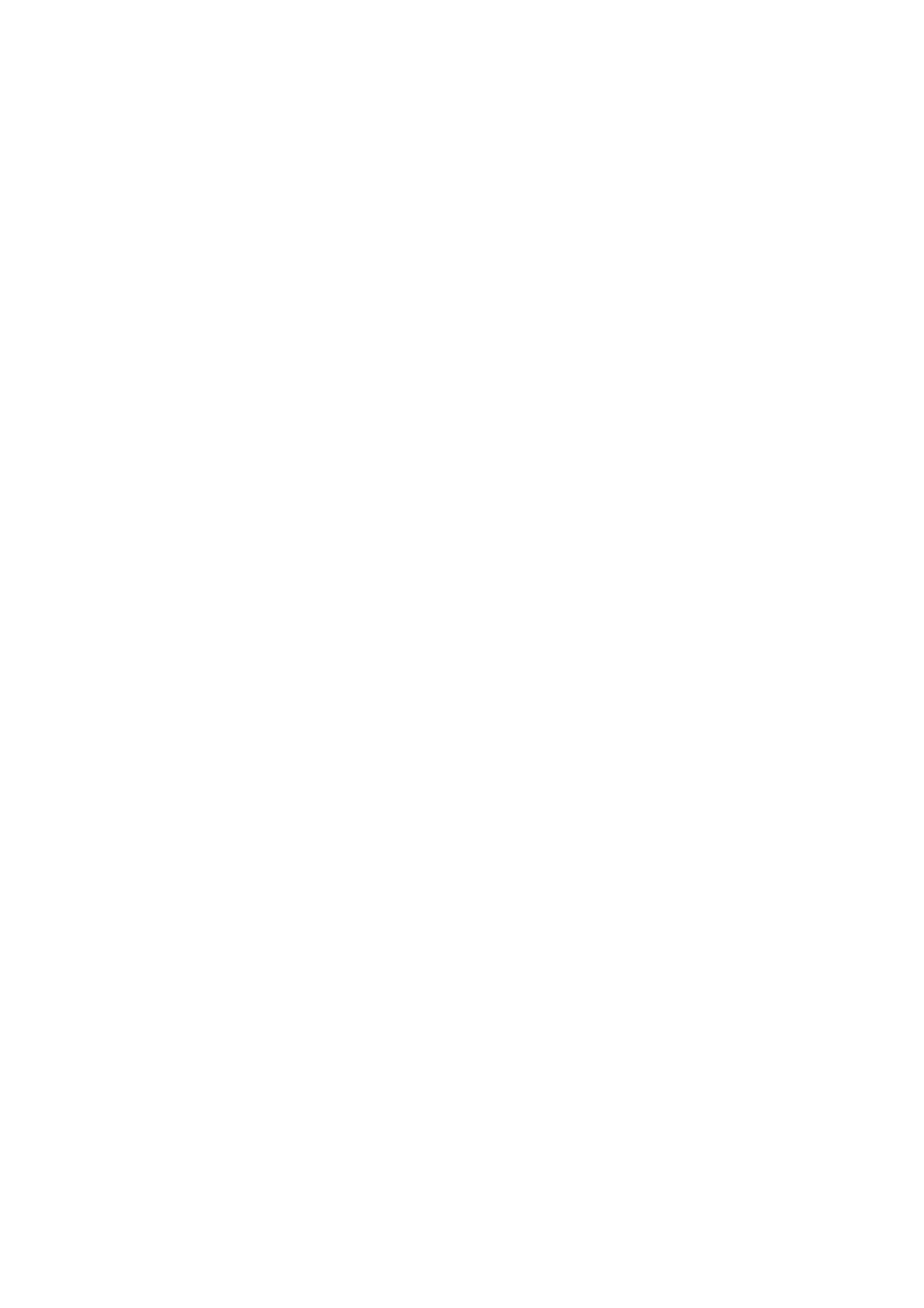

New South Wales

# **World Youth Day Amendment Bill 2007**

No , 2007

## **A Bill for**

An Act to amend the *World Youth Day Act 2006* to make further provision in relation to the planning, co-ordination and delivery of government services in relation to World Youth Day 2008 and related events; and for other purposes.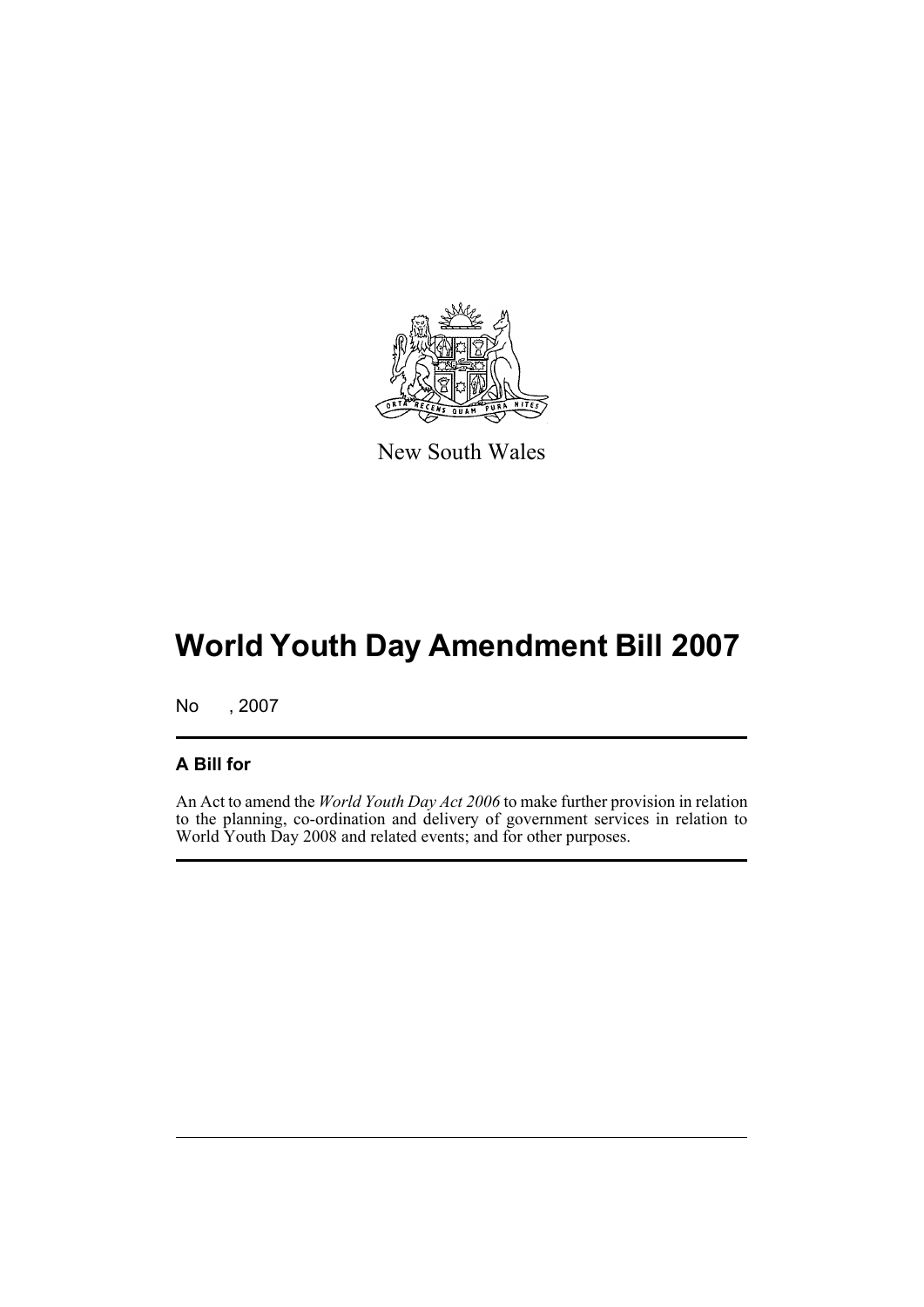<span id="page-9-4"></span><span id="page-9-3"></span><span id="page-9-2"></span><span id="page-9-1"></span><span id="page-9-0"></span>

|              | The Legislature of New South Wales enacts:                                                                                                                       | 1              |
|--------------|------------------------------------------------------------------------------------------------------------------------------------------------------------------|----------------|
| 1            | Name of Act                                                                                                                                                      | 2              |
|              | This Act is the <i>World Youth Day Amendment Act 2007</i> .                                                                                                      | 3              |
| $\mathbf{2}$ | <b>Commencement</b>                                                                                                                                              | 4              |
|              | This Act commences on the date of assent to this Act.                                                                                                            | 5              |
| 3            | Amendment of World Youth Day Act 2006 No 106                                                                                                                     | 6              |
|              | The <i>World Youth Day Act 2006</i> is amended as set out in Schedule 1.                                                                                         | $\overline{7}$ |
| 4            | Amendment of Passenger Transport Act 1990 No 39                                                                                                                  | 8              |
|              | The Passenger Transport Act 1990 is amended as set out in Schedule 2.                                                                                            | 9              |
| 5            | <b>Repeal of Act</b>                                                                                                                                             | 10             |
|              | This Act is repealed on the day following the day on which this Act<br>(1)<br>commences.                                                                         | 11<br>12       |
|              | The repeal of this Act does not, because of the operation of section 30<br>(2)<br>of the <i>Interpretation Act 1987</i> , affect any amendment made by this Act. | 13<br>14       |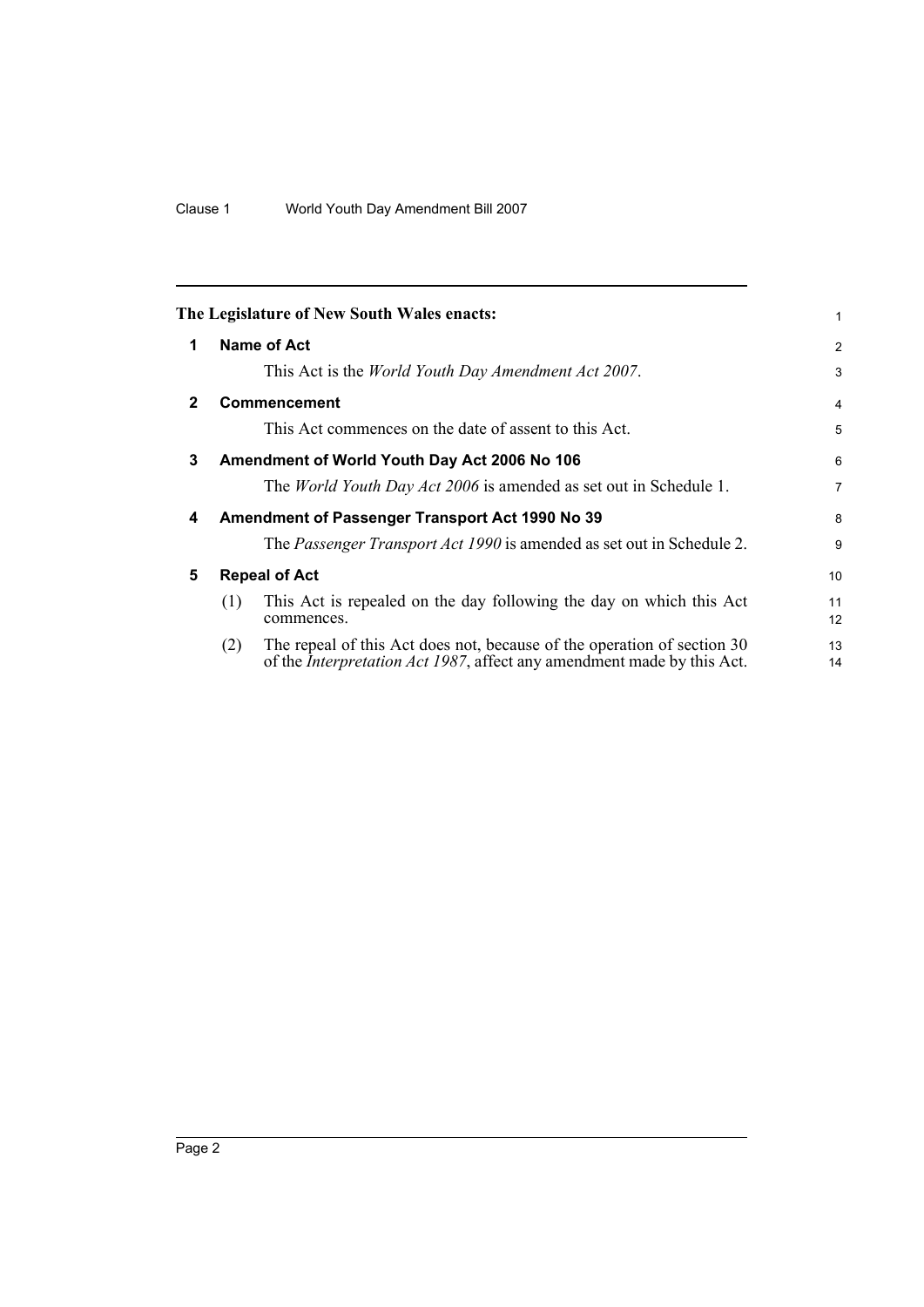Amendment of World Youth Day Act 2006 Schedule 1

### <span id="page-10-0"></span>**Schedule 1 Amendment of World Youth Day Act 2006** (Section 3) **[1] Section 3 Definitions** Insert in alphabetical order in section 3 (1): *AJC* means the club known as the Australian Jockey Club as referred to in the *Australian Jockey Club Act 1873*. *Barangaroo site* means the land comprised in Lots 3 and 5, DP 876514. *Randwick Racecourse* means: (a) the land comprised in Certificate of Title Folio Identifier 1/130234, and (b) the land comprised in Certificate of Title Folio Identifier 1642/752011, and (c) the land comprised in Certificate of Title Folio Identifier 1588/752011, and (d) the land comprised in Lot 72, DP 1062908 and Lot 73, DP 1062906, and includes: (e) any buildings, structures, fixtures and fittings on that land, and (f) any chattels of the AJC (or held in trust for, or in the custody, control or possession of, the AJC) on that land. *the State* includes the Crown in right of the State and the Government of the State. *World Youth Day declared area*—see section 3A. **[2] Section 3 (1), definition of "World Youth Day period"** Omit the definition. Insert instead: *World Youth Day period*—see section 3B. **[3] Section 3 (1), definition of "World Youth Day venue or facility"** Insert "World Youth Day declared area and any other" after "means a". 1 2 3 4 5 6 7 8 9 10 11 12 13 14 15 16 17 18 19 20 21 22 23  $24$ 25 26 27 28 29 30 31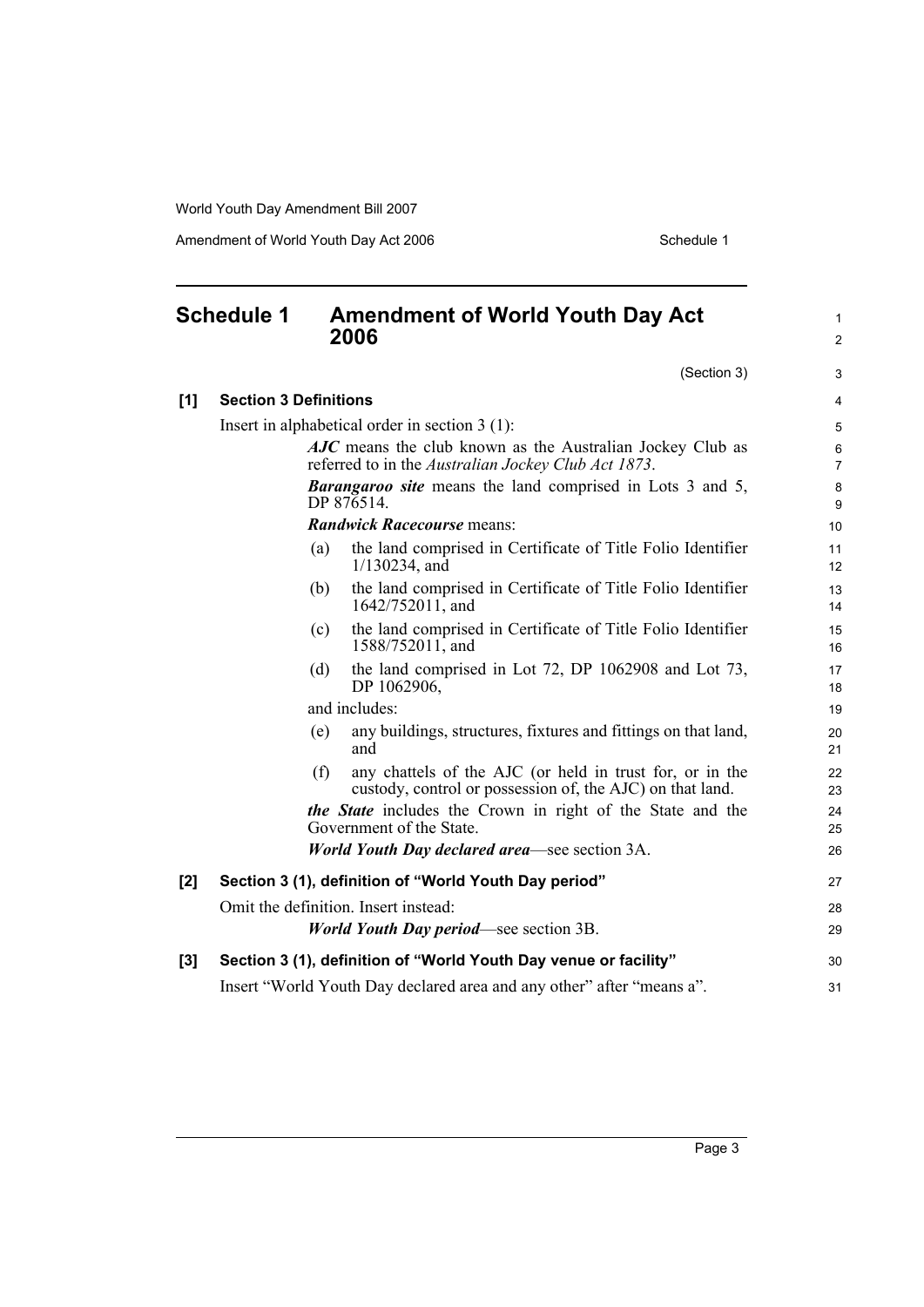Schedule 1 Amendment of World Youth Day Act 2006

| [4] | <b>Sections 3A and 3B</b> |     |                         |                                                                                                                                                                                                                                                                                                                                                                                                                                                |                                                  |  |  |
|-----|---------------------------|-----|-------------------------|------------------------------------------------------------------------------------------------------------------------------------------------------------------------------------------------------------------------------------------------------------------------------------------------------------------------------------------------------------------------------------------------------------------------------------------------|--------------------------------------------------|--|--|
|     |                           |     | Insert after section 3: |                                                                                                                                                                                                                                                                                                                                                                                                                                                | $\overline{2}$                                   |  |  |
|     | 3A                        |     |                         | World Youth Day declared areas                                                                                                                                                                                                                                                                                                                                                                                                                 | 3                                                |  |  |
|     |                           | (1) |                         | For the purposes of this Act, a <i>World Youth Day declared area</i><br>is any area that is designated to be a World Youth Day declared<br>area by an order under this section.                                                                                                                                                                                                                                                                | 4<br>5<br>6                                      |  |  |
|     |                           | (2) |                         | The Minister may, by order published in the Gazette, designate<br>any area that the Minister determines is required for hosting a<br>World Youth Day event, or for the provision of services in<br>relation to a World Youth Day event, to be a declared area for the<br>period (if any) specified in the order.<br>Note. The Minister may amend or repeal an order made under this<br>section. See section 43 of the Interpretation Act 1987. | 7<br>8<br>9<br>10 <sup>1</sup><br>11<br>12<br>13 |  |  |
|     |                           | (3) |                         | An area is a declared area for the purposes of this Act only for:                                                                                                                                                                                                                                                                                                                                                                              | 14                                               |  |  |
|     |                           |     | (a)                     | the period specified in the order, or                                                                                                                                                                                                                                                                                                                                                                                                          | 15                                               |  |  |
|     |                           |     | (b)                     | if no period is specified in the order—the World Youth<br>Day period or, if the World Youth Day period has already<br>commenced, the remainder of that period.                                                                                                                                                                                                                                                                                 | 16<br>17<br>18                                   |  |  |
|     |                           | (4) |                         | An order under this section may be made before or during the<br>World Youth Day period.                                                                                                                                                                                                                                                                                                                                                        | 19<br>20                                         |  |  |
|     | 3B                        |     |                         | Meaning of "World Youth Day period"                                                                                                                                                                                                                                                                                                                                                                                                            | 21                                               |  |  |
|     |                           | (1) | period:                 | For the purposes of this Act, <i>World Youth Day period</i> means the                                                                                                                                                                                                                                                                                                                                                                          | 22<br>23                                         |  |  |
|     |                           |     | (a)                     | commencing at the beginning of 1 July 2008, and                                                                                                                                                                                                                                                                                                                                                                                                | 24                                               |  |  |
|     |                           |     | (b)                     | ending at the end of 31 July 2008 (or such later day as may<br>be prescribed by the regulations).                                                                                                                                                                                                                                                                                                                                              | 25<br>26                                         |  |  |
|     |                           | (2) |                         | A regulation made for the purposes of subsection $(1)$ (b):                                                                                                                                                                                                                                                                                                                                                                                    | 27                                               |  |  |
|     |                           |     | (a)                     | may not prescribe a day that is later than 31 December<br>2008, and                                                                                                                                                                                                                                                                                                                                                                            | 28<br>29                                         |  |  |
|     |                           |     | (b)                     | may limit the extension of the World Youth Day period to<br>specified provisions of this Act, and                                                                                                                                                                                                                                                                                                                                              | 30<br>31                                         |  |  |
|     |                           |     | (c)                     | may be made only before or during the World Youth Day<br>period (or, if the period has been extended under paragraph<br>(a) only in relation to a specified provision of this Act,<br>during that extended period but only in relation to that<br>specified provision).                                                                                                                                                                        | 32<br>33<br>34<br>35<br>36                       |  |  |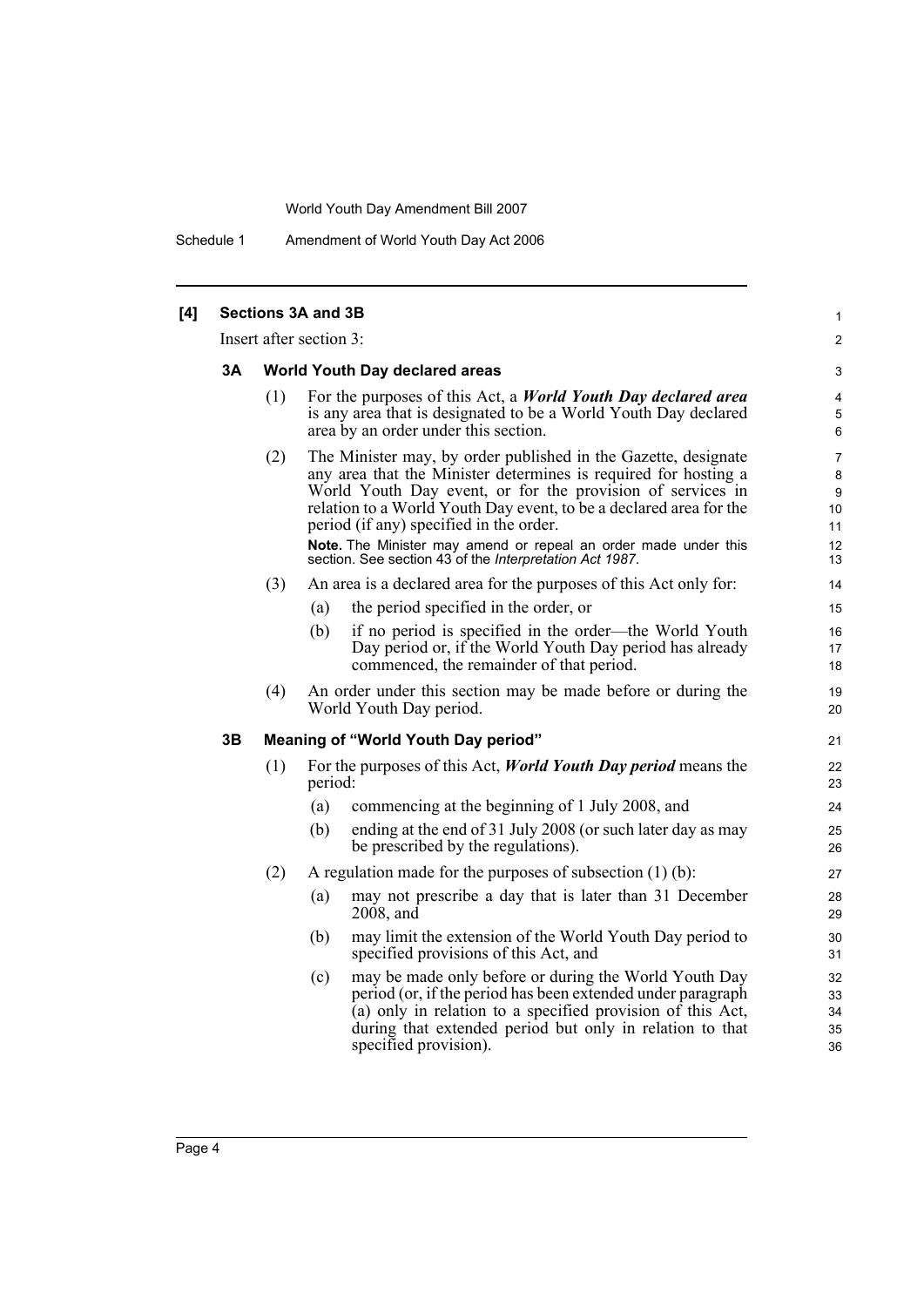| [5] | <b>Section 15A</b>                   |                       |                                                                                                                                                                                                           |                                     |  |  |  |
|-----|--------------------------------------|-----------------------|-----------------------------------------------------------------------------------------------------------------------------------------------------------------------------------------------------------|-------------------------------------|--|--|--|
|     | Insert after section 15:             |                       |                                                                                                                                                                                                           |                                     |  |  |  |
|     | 15A                                  |                       | Minister may direct government agencies to co-operate                                                                                                                                                     | 3                                   |  |  |  |
|     |                                      | (1)                   | The Minister may, by notice in writing given to a prescribed<br>government agency, direct the agency to comply with a request,<br>direction or decision of the Authority made or given under this<br>Act. | 4<br>5<br>$\,6\,$<br>$\overline{7}$ |  |  |  |
|     |                                      | (2)                   | In this section, <i>prescribed government agency</i> means a<br>government agency prescribed by the regulations for the<br>purposes of this section.                                                      | 8<br>9<br>10                        |  |  |  |
| [6] |                                      |                       | Section 37 Modification of environmental planning instruments and<br>development consents                                                                                                                 | 11<br>12                            |  |  |  |
|     |                                      |                       | Omit "1 August 2008" wherever occurring from section 37 (1), (5) and (6).                                                                                                                                 | 13                                  |  |  |  |
|     |                                      |                       | Insert instead "the expiry date".                                                                                                                                                                         | 14                                  |  |  |  |
| [7] |                                      | <b>Section 37 (7)</b> |                                                                                                                                                                                                           | 15                                  |  |  |  |
|     | Omit the subsection. Insert instead: |                       |                                                                                                                                                                                                           |                                     |  |  |  |
|     |                                      | (7)                   | In this section:                                                                                                                                                                                          | 17                                  |  |  |  |
|     |                                      |                       | <i>development consent</i> includes an approval under Part 3A of the<br>Environmental Planning and Assessment Act 1979.                                                                                   | 18<br>19                            |  |  |  |
|     |                                      |                       | <i>expiry date</i> means 1 September 2008 or such later date as is<br>prescribed by the regulations for the purposes of this section<br>(being a date that is not later than 31 December 2008).           | 20<br>21<br>22                      |  |  |  |
| [8] | Part 9A                              |                       |                                                                                                                                                                                                           | 23                                  |  |  |  |
|     |                                      |                       | Insert after Part 9:                                                                                                                                                                                      | 24                                  |  |  |  |
|     |                                      |                       | <b>Part 9A Use of Randwick Racecourse for World</b><br><b>Youth Day events</b>                                                                                                                            | 25<br>26                            |  |  |  |
|     | 44A                                  |                       | Interpretation                                                                                                                                                                                            | 27                                  |  |  |  |
|     |                                      | (1)                   | In this Part, a reference to using Randwick Racecourse for the<br>purpose of a World Youth Day event includes the following:                                                                              | 28<br>29                            |  |  |  |
|     |                                      |                       | holding a World Youth Day event at Randwick<br>(a)<br>Racecourse,                                                                                                                                         | 30<br>31                            |  |  |  |
|     |                                      |                       | making preparations for any such event,<br>(b)                                                                                                                                                            | 32                                  |  |  |  |
|     |                                      |                       | cleaning up and restoring Randwick Racecourse after any<br>(c)<br>such event,                                                                                                                             | 33<br>34                            |  |  |  |
|     |                                      |                       |                                                                                                                                                                                                           |                                     |  |  |  |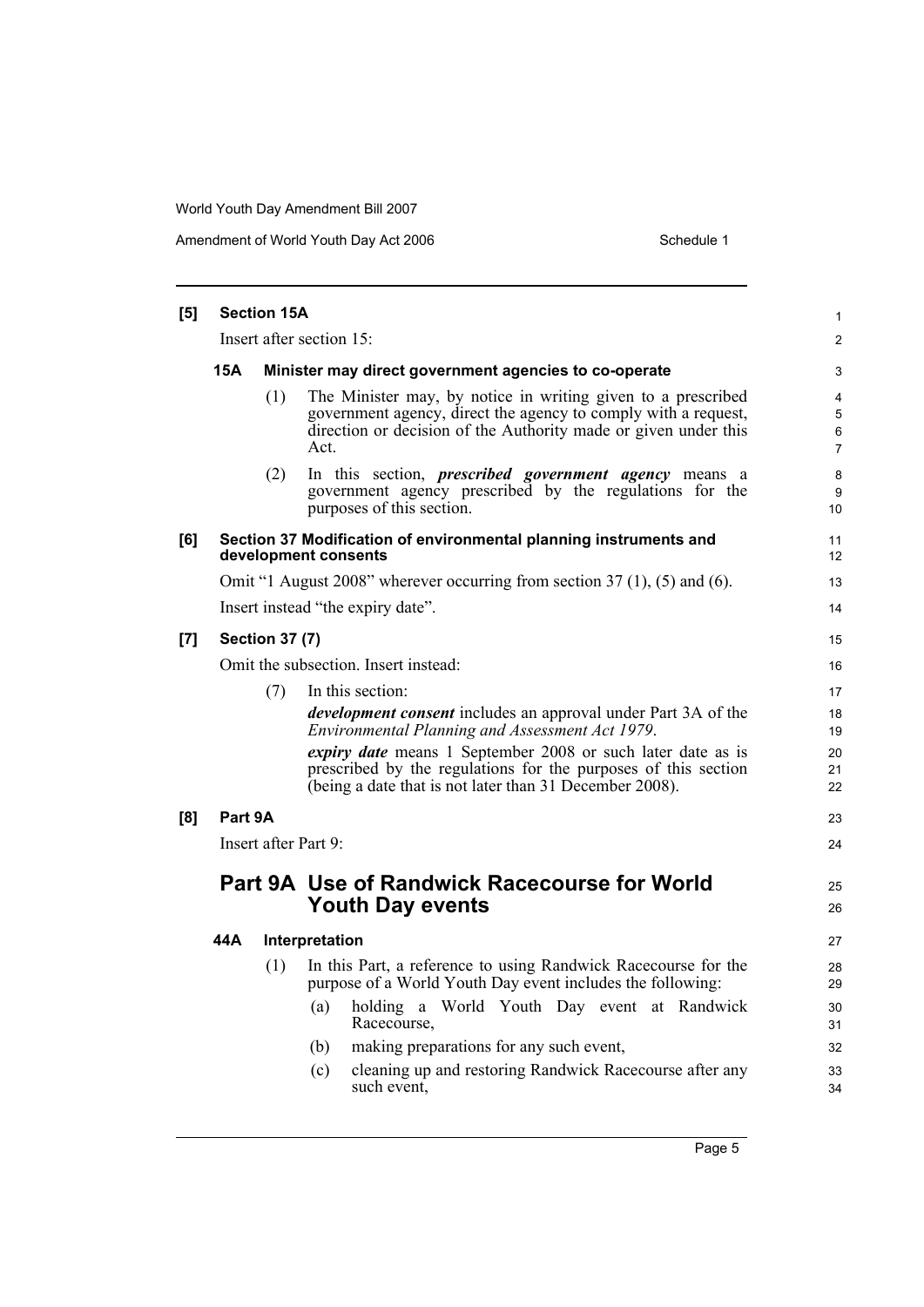(d) such supplemental, incidental or consequential acts as may be necessary or expedient for carrying out any action referred to in paragraph (a), (b) or (c).

(2) In this Part, *WYD event agreement* means a written agreement between the AJC and the State of New South Wales (whether entered into before or after the commencement of this section) for the use of Randwick Racecourse for the purposes of one or more World Youth Day events that provides that it is a comprehensive agreement for the use of the Racecourse for the purposes of this Part.

### **44B AJC may use or permit use of Randwick Racecourse for World Youth Day events**

For the avoidance of doubt and despite any other written or unwritten law, or any other instrument (including the provisions of any trust deed or contract or the AJC Constitutional Rules), the AJC, and the Chairman and the Committee of the AJC, may and are authorised to:

- (a) use Randwick Racecourse, or permit that Racecourse to be used, for the purposes of one or more World Youth Day events, and
- (b) enter into one or more agreements with the State of New South Wales for the use of Randwick Racecourse for the purposes of any such event.

### **44C Directions in aid of use of Randwick Racecourse**

- (1) The Minister may, by written order, direct a person or body (whether incorporated or unincorporated), or a person or body belonging to a class of persons or bodies, prescribed by the regulations:
	- (a) to take such actions as are specified in the order, or
	- (b) to cease or refrain from taking such actions as are specified in the order,

for the purpose of carrying out a WYD event agreement or otherwise enabling the use of Randwick Racecourse for the purposes of one or more World Youth Day events.

**Note.** An order made under an Act may be amended or repealed. See section 43 of the *Interpretation Act 1987*.

- (2) A direction may specify:
	- (a) the time within which an action must be taken or must cease, or
	- (b) the period during which an action must be refrained from.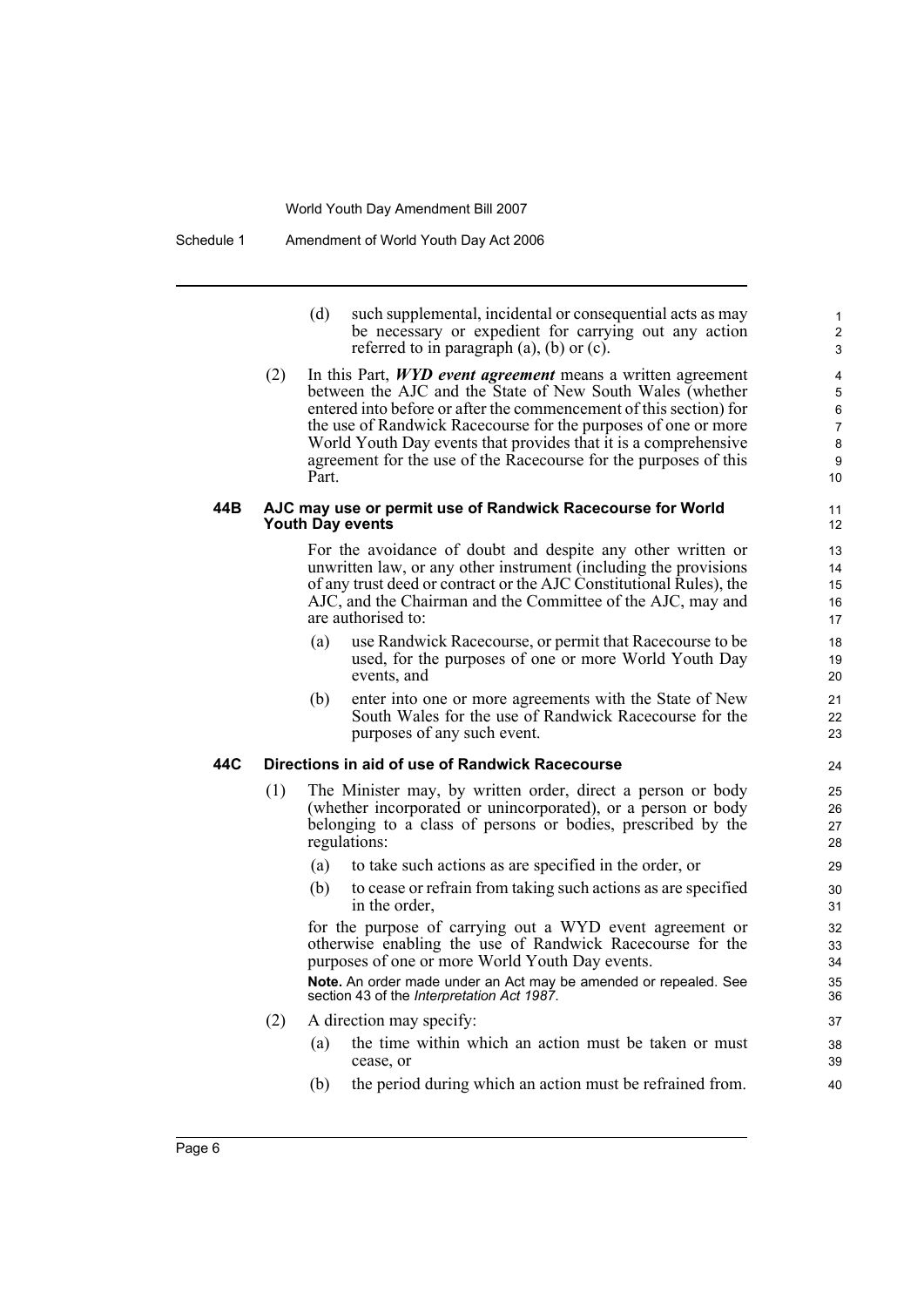|     | (3) | A direction may:                                                                                                                                                                                                                                                                                                                                                                 | 1                                |
|-----|-----|----------------------------------------------------------------------------------------------------------------------------------------------------------------------------------------------------------------------------------------------------------------------------------------------------------------------------------------------------------------------------------|----------------------------------|
|     |     | apply in relation to one or more persons or bodies or<br>(a)<br>classes of persons or bodies, and                                                                                                                                                                                                                                                                                | $\overline{c}$<br>3              |
|     |     | be given unconditionally or subject to such terms and<br>(b)<br>conditions as the Minister sees fit.                                                                                                                                                                                                                                                                             | 4<br>5                           |
|     | (4) | A direction is to be served:                                                                                                                                                                                                                                                                                                                                                     | 6                                |
|     |     | by leaving it at the principal office of the person or body, or<br>(a)                                                                                                                                                                                                                                                                                                           | 7                                |
|     |     | by conspicuously displaying it at any main gate of, or<br>(b)<br>another prominent place at, Randwick Racecourse, or                                                                                                                                                                                                                                                             | 8<br>9                           |
|     |     | by sending it by facsimile transmission to the facsimile<br>(c)<br>number of the person or body.                                                                                                                                                                                                                                                                                 | 10<br>11                         |
|     | (5) | Any person who, or body that, is the subject of a direction under<br>this section must not:                                                                                                                                                                                                                                                                                      | 12<br>13                         |
|     |     | contravene or fail to comply with a direction given under<br>(a)<br>this section, or                                                                                                                                                                                                                                                                                             | 14<br>15                         |
|     |     | cause or permit another person or body to contravene or<br>(b)<br>fail to comply with such a direction.                                                                                                                                                                                                                                                                          | 16<br>17                         |
|     |     | <b>Note.</b> See section 57A for the enforcement of provisions of this Act.                                                                                                                                                                                                                                                                                                      | 18                               |
| 44D |     | Order relating to compensation for use of Randwick Racecourse                                                                                                                                                                                                                                                                                                                    | 19                               |
|     | (1) | This section applies if no WYD event agreement is in force.                                                                                                                                                                                                                                                                                                                      | 20                               |
|     | (2) | The Minister may, by order published in the Gazette, specify the<br>maximum amount of compensation (other than compensation for<br>loss in relation to acts or omissions that cause personal injury to<br>a person or the death of a person) that is to be paid to the AJC or<br>any other person, or any or all of them, in connection with that<br>use of Randwick Racecourse. | 21<br>22<br>23<br>24<br>25<br>26 |
|     | (3) | If an order under this section is in force, the State and any<br>authority of the State is not liable to pay any compensation to the<br>AJC or such other persons in connection with that use of<br>Randwick Racecourse, other than:                                                                                                                                             | 27<br>28<br>29<br>30             |
|     |     | (a)<br>any compensation specified in that order, and                                                                                                                                                                                                                                                                                                                             | 31                               |
|     |     | (b)<br>any compensation for loss in relation to acts or omissions<br>that cause personal injury to a person or the death of a<br>person.                                                                                                                                                                                                                                         | 32<br>33<br>34                   |
| 44E |     | <b>Entry to Randwick Racecourse</b>                                                                                                                                                                                                                                                                                                                                              | 35                               |
|     | (1) | The Minister may, by order published in the Gazette, declare that<br>entry to, and use of, Randwick Racecourse by authorised persons<br>is necessary.                                                                                                                                                                                                                            | 36<br>37<br>38                   |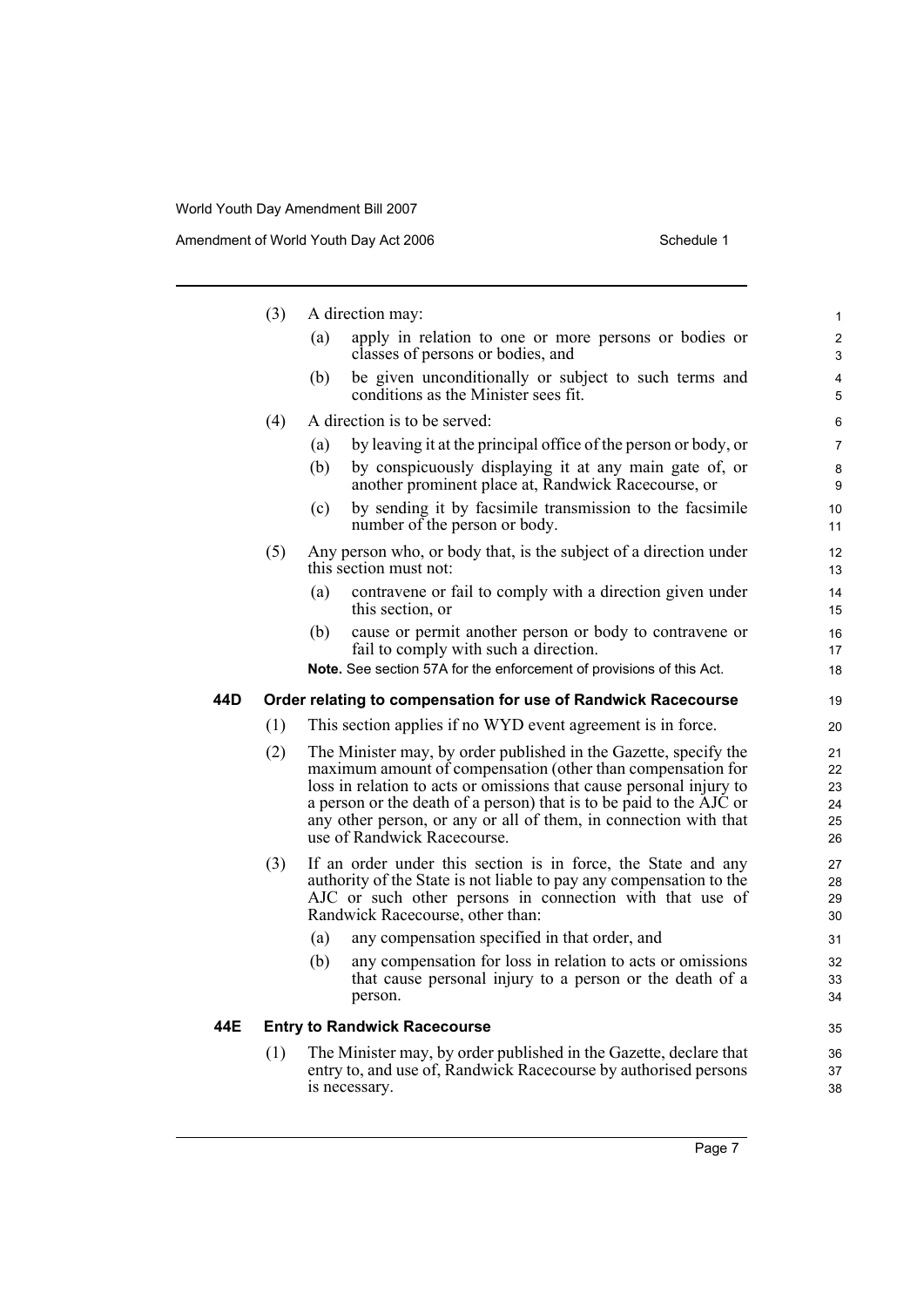Schedule 1 Amendment of World Youth Day Act 2006

|     | (2) | While a declaration under subsection $(1)$ is in force, an authorised<br>person may:                                                                                                                                                           | 1<br>$\overline{2}$  |
|-----|-----|------------------------------------------------------------------------------------------------------------------------------------------------------------------------------------------------------------------------------------------------|----------------------|
|     |     | (a)<br>enter Randwick Racecourse, and                                                                                                                                                                                                          | 3                    |
|     |     | (b)<br>use the Racecourse for the purpose of one or more World<br>Youth Day events.                                                                                                                                                            | 4<br>5               |
|     | (3) | In this section, <i>authorised person</i> means:                                                                                                                                                                                               | 6                    |
|     |     | the Chief Executive Officer, and<br>(a)                                                                                                                                                                                                        | $\overline{7}$       |
|     |     | a member of staff of the Authority, and<br>(b)                                                                                                                                                                                                 | 8                    |
|     |     | a person (or a person belonging to a class of persons)<br>(c)<br>authorised by the Authority, by order in writing, for the<br>purposes of this section.                                                                                        | 9<br>10<br>11        |
|     | (4) | An authorisation made under subsection $(3)$ (c) may be given<br>unconditionally or subject to conditions.                                                                                                                                     | 12<br>13             |
|     | (5) | A person is not to be taken to be an employee of the Authority or<br>any other government agency merely because the person is (or<br>belongs to a class of persons) authorised for the purposes of this<br>section under subsection $(3)$ (c). | 14<br>15<br>16<br>17 |
| 44F |     | <b>Obstruction of World Youth Day preparation work at Randwick</b><br><b>Racecourse</b>                                                                                                                                                        | 18<br>19             |
|     |     | A person must not:                                                                                                                                                                                                                             | 20                   |
|     |     | (a)<br>intentionally delay or obstruct another person who is:                                                                                                                                                                                  | 21                   |
|     |     | (i)<br>lawfully carrying out any work to facilitate the<br>holding of World Youth Day events at Randwick<br>Racecourse, or                                                                                                                     | 22<br>23<br>24       |
|     |     | lawfully entering, or attempting to enter, Randwick<br>(ii)<br>Racecourse for such a purpose, or                                                                                                                                               | 25<br>26             |
|     |     | without lawful excuse, intentionally interfere with or<br>(b)<br>damage any works or structure at Randwick Racecourse<br>that facilitate the use of the Racecourse for World Youth<br>Day events, or                                           | 27<br>28<br>29<br>30 |
|     |     | (c)<br>cause or permit another person to do anything referred to<br>in paragraph $(a)$ or $(b)$ .                                                                                                                                              | 31<br>32             |
|     |     | Maximum penalty: 500 penalty units.                                                                                                                                                                                                            | 33                   |
| 44G |     | <b>Compensation in respect of use of Randwick Racecourse for</b><br><b>World Youth Day events</b>                                                                                                                                              | 34<br>35             |
|     | (1) | Compensation is not payable by or on behalf of:                                                                                                                                                                                                | 36                   |
|     |     | the State or an authority of the State, or<br>(a)                                                                                                                                                                                              | 37                   |
|     |     |                                                                                                                                                                                                                                                |                      |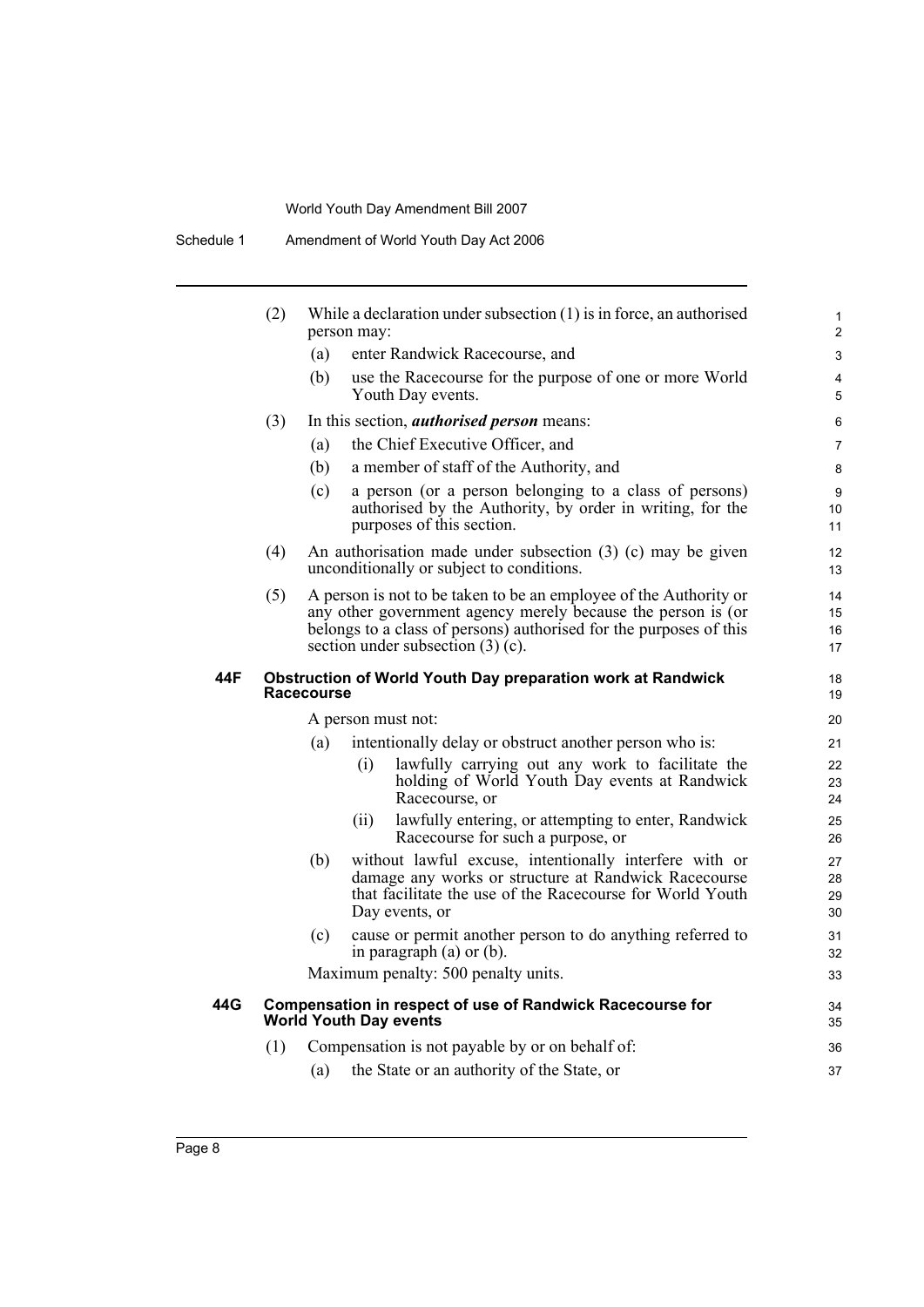|     | (b)        | WYD 2008, or                                                                                                                                                                                                                                                  | $\mathbf{1}$                          |
|-----|------------|---------------------------------------------------------------------------------------------------------------------------------------------------------------------------------------------------------------------------------------------------------------|---------------------------------------|
|     | (c)        | the AJC, the Committee of the AJC, the Chairman or the<br>members of the Committee of the AJC, or the members of<br>the AJC,                                                                                                                                  | 2<br>3<br>4                           |
|     |            | for an act or omission that is a Randwick Racecourse WYD<br>event-related matter or that arises (directly or indirectly) from a<br>Randwick Racecourse WYD event-related matter.                                                                              | $\overline{5}$<br>6<br>$\overline{7}$ |
| (2) |            | Subsection (1):                                                                                                                                                                                                                                               | 8                                     |
|     | (a)        | applies only in respect of acts done or omitted to be done<br>in good faith, and                                                                                                                                                                              | 9<br>10                               |
|     | (b)        | does not apply to acts or omissions that cause personal<br>injury to a person or the death of a person, and                                                                                                                                                   | 11<br>12                              |
|     | (c)        | does not apply to compensation paid or payable to the AJC<br>or any other person for loss connected with the use of<br>Randwick Racecourse for World Youth Day events under:                                                                                  | 13<br>14<br>15                        |
|     |            | (i)<br>a WYD event agreement, or                                                                                                                                                                                                                              | 16                                    |
|     |            | an order under section 44D.<br>(ii)                                                                                                                                                                                                                           | 17                                    |
| (3) |            | Without limiting subsection (1), the property of the Chairman or<br>any member of the Committee of the AJC, or any member of the<br>AJC, is not available in satisfication of any judgment or order for<br>compensation for any act or omission that:         | 18<br>19<br>20<br>21                  |
|     | (a)        | is a Randwick Racecourse WYD event-related matter, or<br>that arises (directly or indirectly) from a Randwick<br>Racecourse WYD event-related matter, and                                                                                                     | 22<br>23<br>24                        |
|     | (b)        | was done or omitted to be done in good faith in the exercise<br>of the Chairman's or member's functions,                                                                                                                                                      | 25<br>26                              |
|     |            | unless the property is held by the Chairman or member on behalf<br>of the AJC.                                                                                                                                                                                | 27<br>28                              |
| (4) |            | For the purposes of subsection (3), the property of the Chairman<br>or any member of the Committee of the AJC, or any member of<br>the AJC, does not include any right under a policy of insurance<br>or indemnity issued or given to the Chairman or member. | 29<br>30<br>31<br>32                  |
| (5) |            | In this section:                                                                                                                                                                                                                                              | 33                                    |
|     |            | <i>compensation</i> includes damages and any other form of monetary<br>compensation.                                                                                                                                                                          | 34<br>35                              |
|     | following: | <b>Randwick Racecourse WYD event-related matter means the</b>                                                                                                                                                                                                 | 36<br>37                              |
|     | (a)        | the holding of any World Youth Day event at Randwick<br>Racecourse,                                                                                                                                                                                           | 38<br>39                              |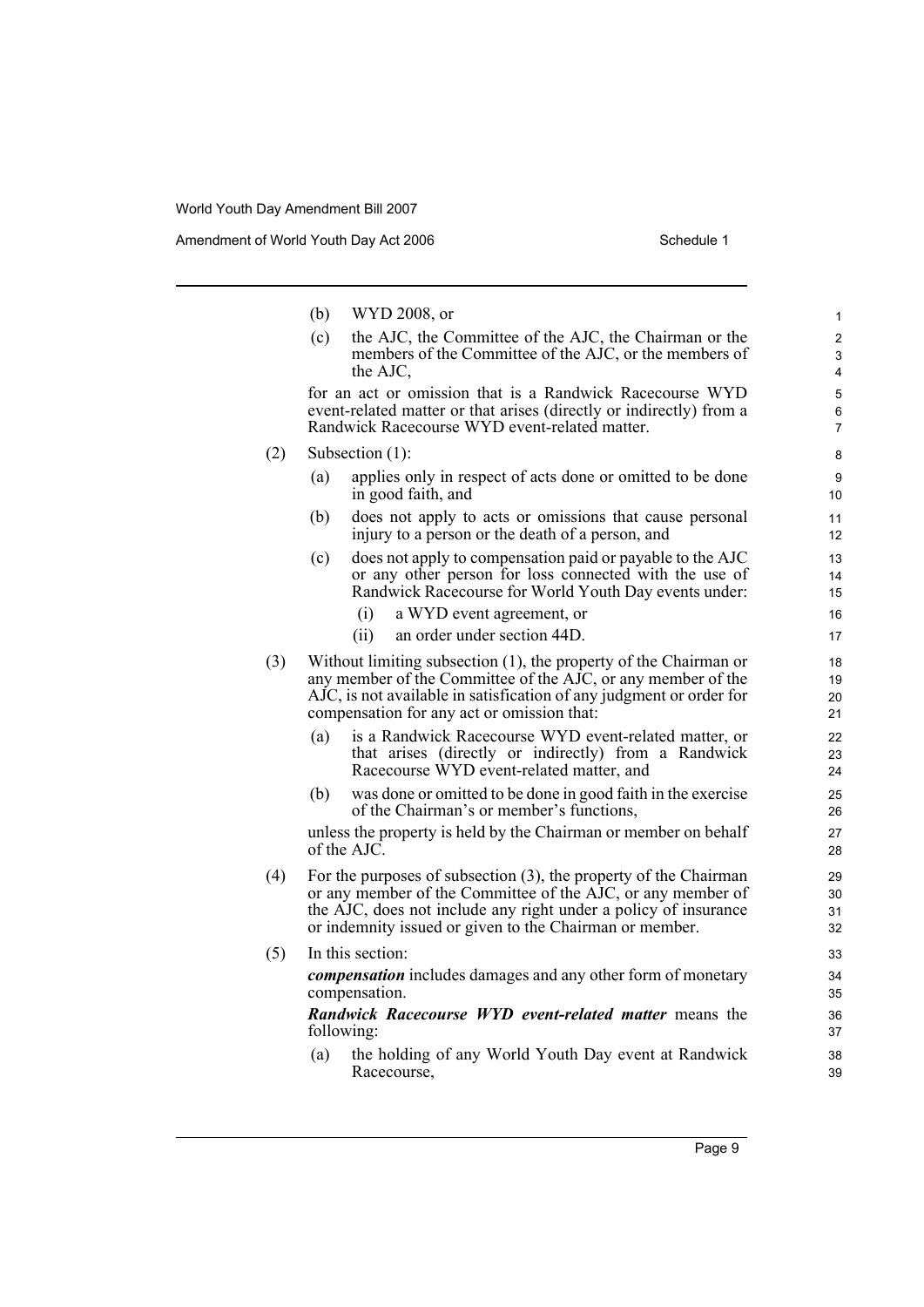|     |     | (b)        | any preparations for any such event,                                                                                                                                                                                                                                                                 | $\mathbf{1}$               |
|-----|-----|------------|------------------------------------------------------------------------------------------------------------------------------------------------------------------------------------------------------------------------------------------------------------------------------------------------------|----------------------------|
|     |     | (c)        | any clean up and restoration of Randwick Racecourse after<br>any such event,                                                                                                                                                                                                                         | $\overline{2}$<br>3        |
|     |     | (d)        | the exercise of functions under this Act in relation to<br>Randwick Racecourse.                                                                                                                                                                                                                      | 4<br>5                     |
| 44H |     |            | <b>Protection of exercise of certain functions</b>                                                                                                                                                                                                                                                   | 6                          |
|     | (1) |            | This section applies to any function (a protected function)<br>conferred or imposed on any of the following persons $(a$<br><i>protected person</i> ) by or under a provision of this Part:                                                                                                          | 7<br>8<br>9                |
|     |     | (a)        | the Minister (including a delegate of the Minister),                                                                                                                                                                                                                                                 | 10                         |
|     |     | (b)        | the Authority (including a delegate of the Authority).                                                                                                                                                                                                                                               | 11                         |
|     | (2) |            | The exercise by any protected person of any protected function<br>may not be:                                                                                                                                                                                                                        | 12<br>13                   |
|     |     | (a)        | challenged, reviewed, quashed or called into question<br>before any court of law or administrative review body in<br>any proceedings, or                                                                                                                                                             | 14<br>15<br>16             |
|     |     | (b)        | restrained, removed or otherwise affected by any<br>proceedings.                                                                                                                                                                                                                                     | 17<br>18                   |
|     | (3) | fairness). | Without limiting subsection (2), that subsection applies whether<br>or not the proceedings relate to any question involving<br>compliance or non-compliance, by a protected person, with the<br>provisions of this Part or the rules of natural justice (procedural                                  | 19<br>20<br>21<br>22<br>23 |
|     | (4) |            | Accordingly, no court of law or administrative review body has<br>jurisdiction or power to consider any question involving<br>compliance or non-compliance, by the protected person, with<br>those provisions or with those rules so far as they apply to the<br>exercise of any protected function. | 24<br>25<br>26<br>27<br>28 |
|     | (5) |            | This section has effect despite any provision of this Act or other<br>legislation or any other law (whether written or unwritten).                                                                                                                                                                   | 29<br>30                   |
|     | (6) |            | In this section:                                                                                                                                                                                                                                                                                     | 31                         |
|     |     |            | exercise of functions includes:                                                                                                                                                                                                                                                                      | 32                         |
|     |     | (a)        | the purported exercise of functions, and                                                                                                                                                                                                                                                             | 33                         |
|     |     | (b)        | the non-exercise or improper exercise of functions, and                                                                                                                                                                                                                                              | 34                         |
|     |     | (c)        | the proposed, apprehended or threatened exercise of<br>functions.                                                                                                                                                                                                                                    | 35<br>36                   |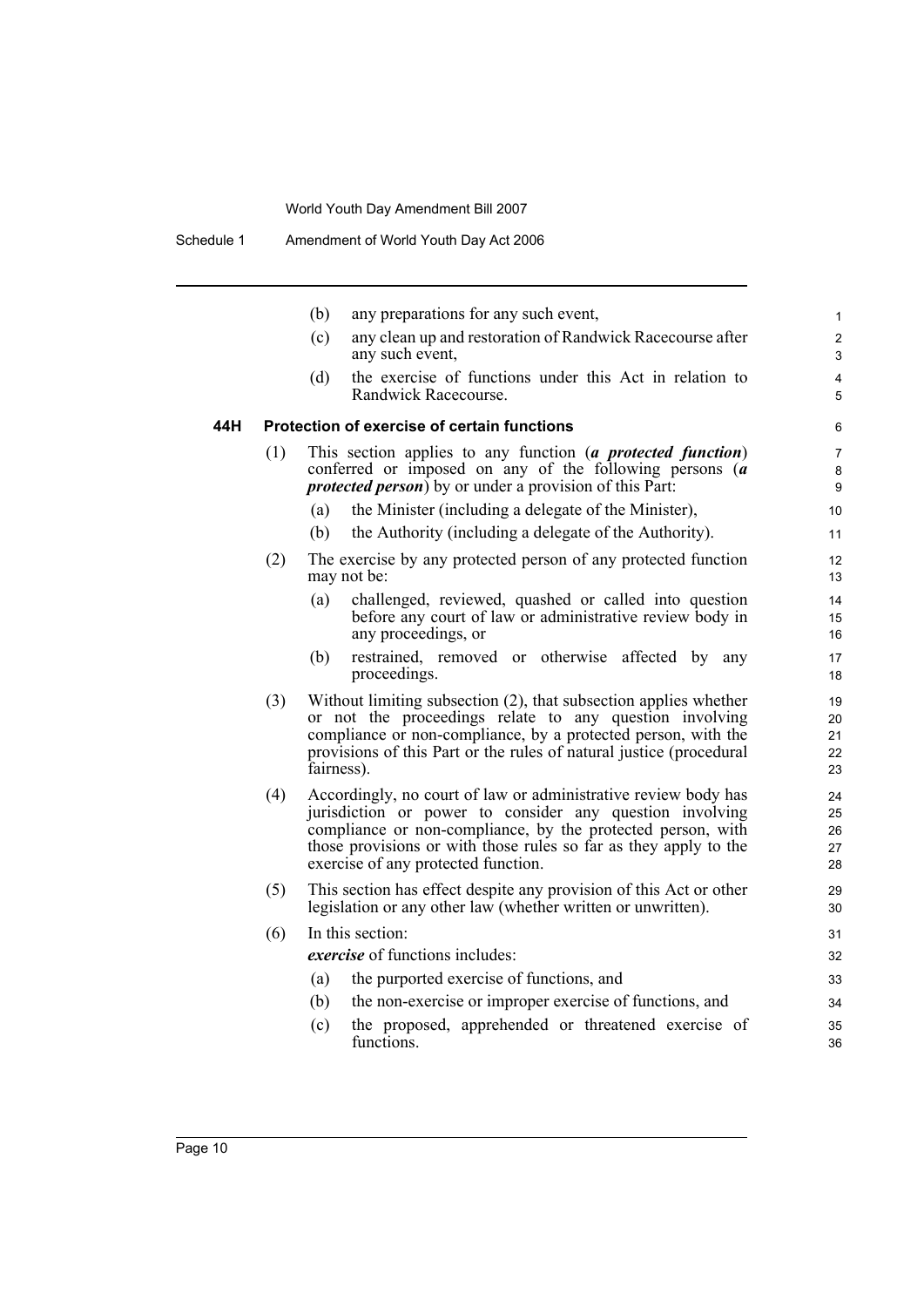*proceedings* includes: (a) proceedings for an order in the nature of prohibition, certiorari or mandamus or for a declaration or injunction or for any other relief, and (b) without limiting paragraph (a), proceedings in the exercise of the inherent jurisdiction of the Supreme Court or the jurisdiction conferred by section 23 of the *Supreme Court Act 1970*, but does not include any investigation or proceedings under the *Independent Commission Against Corruption Act 1988*. **44I Randwick Racecourse Project Steering Committee** (1) The regulations may establish a committee to assist the Authority in the exercise of its functions in relation to Randwick Racecourse (*Project Steering Committee*). (2) The regulations may make provision for or with respect to the constitution and procedure of the Project Steering Committee, including (but not limited to) the quorum for the Committee, the voting rights of members, and the method of voting at meetings, of the Committee. (3) The Project Steering Committee is to have, and may exercise, such functions as are conferred or imposed on it by or under this Act or are delegated to it by the Authority or the Minister under section 11 or 51A respectively. (4) Nothing in subsection (3) prevents the Authority or the Minister delegating a function directly to a presiding member, or another member, of the Project Steering Committee. **44J Randwick Racecourse may be used for World Youth Day events despite Australian Jockey Club Act 1873 and by-laws** Anything permitted, required, directed or authorised to be done by a person by or under this Act in relation to the use of Randwick Racecourse for the purpose of one or more World Youth Day events may be done despite any of the following: (a) the *Australian Jockey Club Act 1873* and any by-laws under that Act, (b) the *Thoroughbred Racing Act 1996* and any instrument under that Act, (c) the Australian Rules of Racing (within the meaning of the 1 2 3 4 5 6 7 8 9 10 11 12 13 14 15 16 17 18 19 20 21 22 23 24 25 26 27 28 29 30 31 32 33 34 35 36 37

*Thoroughbred Racing Act 1996*).

38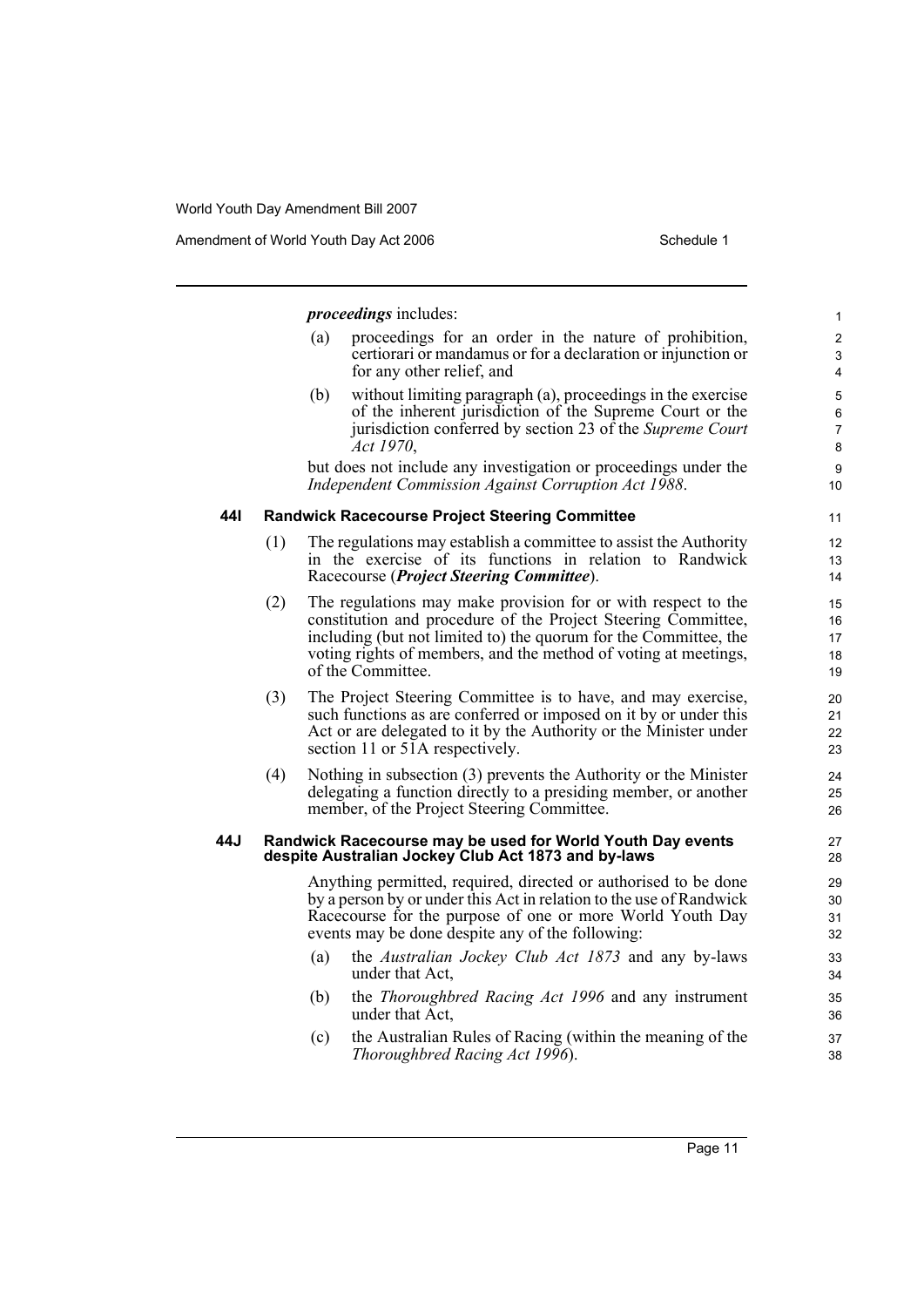Schedule 1 Amendment of World Youth Day Act 2006

| [9]    |             |                        | Section 45 Illegal car parks                                                                                                                                                                                                                                                                                  | 1                                   |
|--------|-------------|------------------------|---------------------------------------------------------------------------------------------------------------------------------------------------------------------------------------------------------------------------------------------------------------------------------------------------------------|-------------------------------------|
|        |             |                        | Omit "the World Youth Day period" from section 45 (2).                                                                                                                                                                                                                                                        | $\overline{c}$                      |
|        |             |                        | Insert instead "the parking control period".                                                                                                                                                                                                                                                                  | 3                                   |
| $[10]$ |             |                        | Section 45 (4) and (5)                                                                                                                                                                                                                                                                                        | 4                                   |
|        |             |                        | Insert after section $45(3)$ :                                                                                                                                                                                                                                                                                | 5                                   |
|        |             | (4)                    | In this section, <i>parking control period</i> means the period from 1<br>July 2008 to 31 July 2008, inclusive, or such other period as may<br>be prescribed by the regulations for the purposes of this section<br>(being a period that does not begin before 1 June 2008 or end<br>after 31 December 2008). | 6<br>$\overline{7}$<br>8<br>9<br>10 |
|        |             | (5)                    | A regulation for the purposes of the definition of <i>parking control</i><br><i>period</i> in subsection (4) that extends a parking control period<br>may be made before or during that period.                                                                                                               | 11<br>12<br>13                      |
| $[11]$ | places      |                        | Section 46 Control of sale and distribution of articles in certain public                                                                                                                                                                                                                                     | 14<br>15                            |
|        | and $(4)$ . |                        | Omit "the World Youth Day period" wherever occurring in section 46 (3)                                                                                                                                                                                                                                        | 16<br>17                            |
|        |             |                        | Insert instead "the sales control period".                                                                                                                                                                                                                                                                    | 18                                  |
| $[12]$ |             | <b>Section 46 (10)</b> |                                                                                                                                                                                                                                                                                                               | 19                                  |
|        |             |                        | Insert in alphabetical order:                                                                                                                                                                                                                                                                                 | 20                                  |
|        |             |                        | sales control period means the period from 1 July 2008 to 31 July<br>2008, inclusive, or such other period as may be prescribed by the<br>regulations for the purposes of this section (being a period that<br>does not begin before 1 June 2008 or end after 31 December<br>2008).                           | 21<br>22<br>23<br>24<br>25          |
| $[13]$ |             | <b>Section 46 (11)</b> |                                                                                                                                                                                                                                                                                                               | 26                                  |
|        |             |                        | Insert after section $46(10)$ :                                                                                                                                                                                                                                                                               | 27                                  |
|        |             | (11)                   | A regulation for the purposes of the definition of sales control<br><i>period</i> in subsection $(10)$ that extends a sales control period may<br>be made before or during that period.                                                                                                                       | 28<br>29<br>30                      |
| $[14]$ |             |                        | Sections 46A-46F                                                                                                                                                                                                                                                                                              | 31                                  |
|        |             |                        | Insert after section 46:                                                                                                                                                                                                                                                                                      | 32                                  |
|        | 46A         |                        | <b>Control of airspace</b>                                                                                                                                                                                                                                                                                    | 33                                  |
|        |             | (1)                    | In this section:                                                                                                                                                                                                                                                                                              | 34                                  |
|        |             |                        |                                                                                                                                                                                                                                                                                                               |                                     |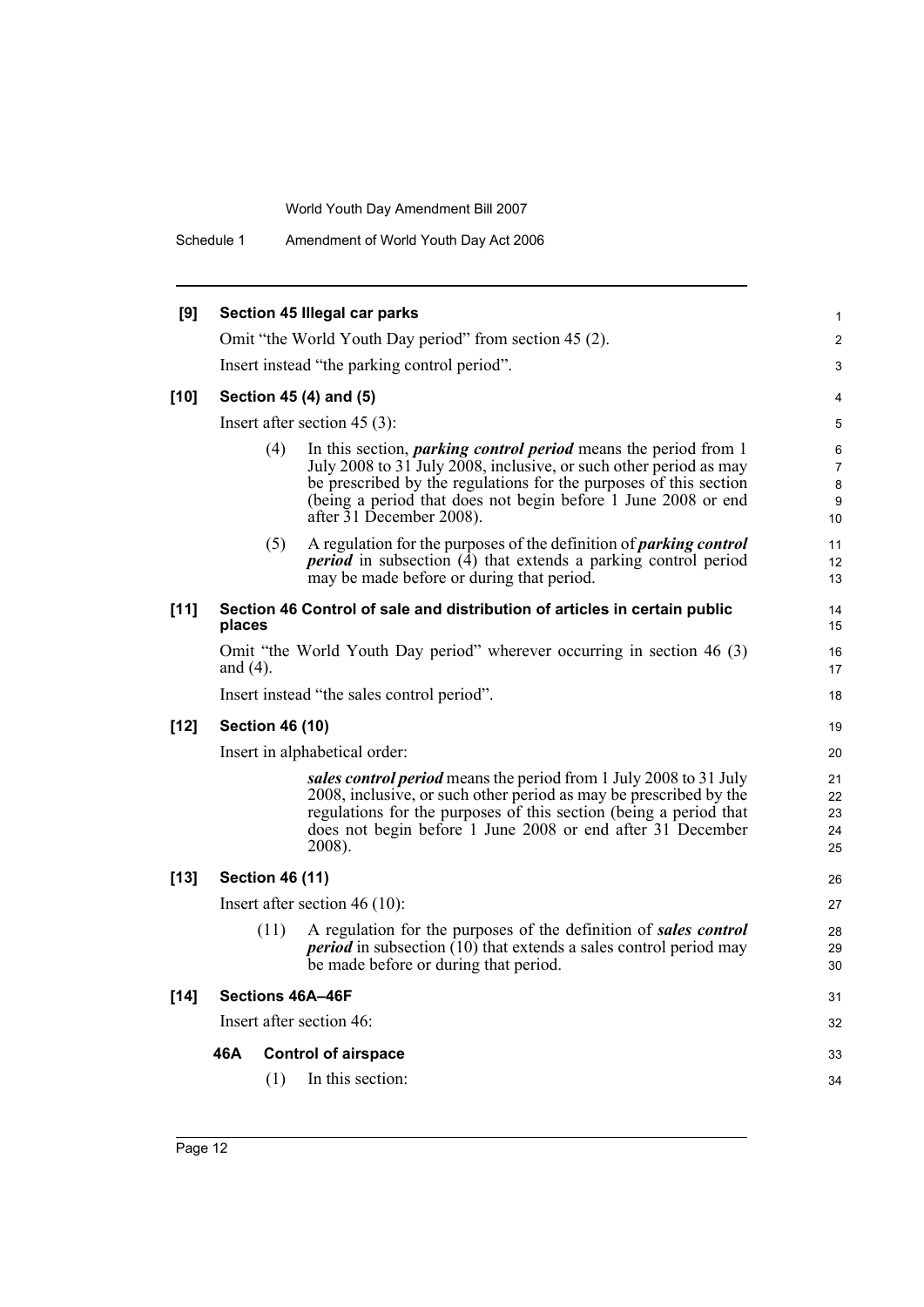Amendment of World Youth Day Act 2006 Schedule 1

|     |     |     | <i>Airservices Australia</i> means the body established by section $7(1)$<br>of the Air Services Act 1995 of the Commonwealth.                                                                                                                                                                                                                     | 1<br>2                             |
|-----|-----|-----|----------------------------------------------------------------------------------------------------------------------------------------------------------------------------------------------------------------------------------------------------------------------------------------------------------------------------------------------------|------------------------------------|
|     |     |     | Commonwealth Air Navigation Regulations means the Air<br>Navigation Regulations 1947 of the Commonwealth.                                                                                                                                                                                                                                          | 3<br>4                             |
|     |     |     | <i>restricted air space</i> means air space that Airservices Australia<br>has declared under a Commonwealth law to be restricted air<br>space in relation to a World Youth Day event.                                                                                                                                                              | $\mathbf 5$<br>6<br>$\overline{7}$ |
|     |     |     | <b>State air navigation</b> means air navigation within New South<br>Wales to and in relation to which the Commonwealth Air<br>Navigation Regulations are applied as if they were State law by<br>section 4 of the Air Navigation Act 1938.                                                                                                        | 8<br>9<br>10<br>11                 |
|     | (2) |     | A person must not, during a World Youth Day event and in the<br>course of State air navigation, cause an aircraft to enter, or<br>operate an aircraft within, restricted air space without an air<br>traffic clearance given by or on behalf of Airservices Australia<br>under relevant Commonwealth law.<br>Maximum penalty: 2,000 penalty units. | 12<br>13<br>14<br>15<br>16<br>17   |
|     | (3) |     | The provisions of this section prevail to the extent of any<br>inconsistency between this section and the provisions of the<br>Commonwealth Air Navigation Regulations (as applied to and in<br>relation to State air navigation by the Air Navigation Act 1938).                                                                                  | 18<br>19<br>20<br>21               |
|     | (4) |     | This section does not apply to the operation of:                                                                                                                                                                                                                                                                                                   | 22                                 |
|     |     | (a) | a military aircraft, or an aircraft of the NSW Police Force,<br>when being operated for military, security or emergency<br>purposes, or                                                                                                                                                                                                            | 23<br>24<br>25                     |
|     |     | (b) | an aircraft when being operated exclusively for emergency<br>purposes relating to human life or safety, or the protection<br>of property.                                                                                                                                                                                                          | 26<br>27<br>28                     |
| 46B |     |     | Prohibition of certain advertising on buildings and structures                                                                                                                                                                                                                                                                                     | 29                                 |
|     | (1) |     | The Minister may, by order published in the Gazette, designate<br>any area to be an <i>advertising controlled site</i> for the period (if any)<br>specified in the order.                                                                                                                                                                          | 30<br>31<br>32                     |
|     |     |     | Note. The Minister may amend or repeal an order made under this<br>section. See section 43 of the Interpretation Act 1987.                                                                                                                                                                                                                         | 33<br>34                           |
|     | (2) |     | An area is an advertising controlled site for the purposes of this<br>section only for:                                                                                                                                                                                                                                                            | 35<br>36                           |
|     |     | (a) | the period specified in the order (being a period that does<br>not begin before 1 July 2008 or end after 31 July 2008), or                                                                                                                                                                                                                         | 37<br>38                           |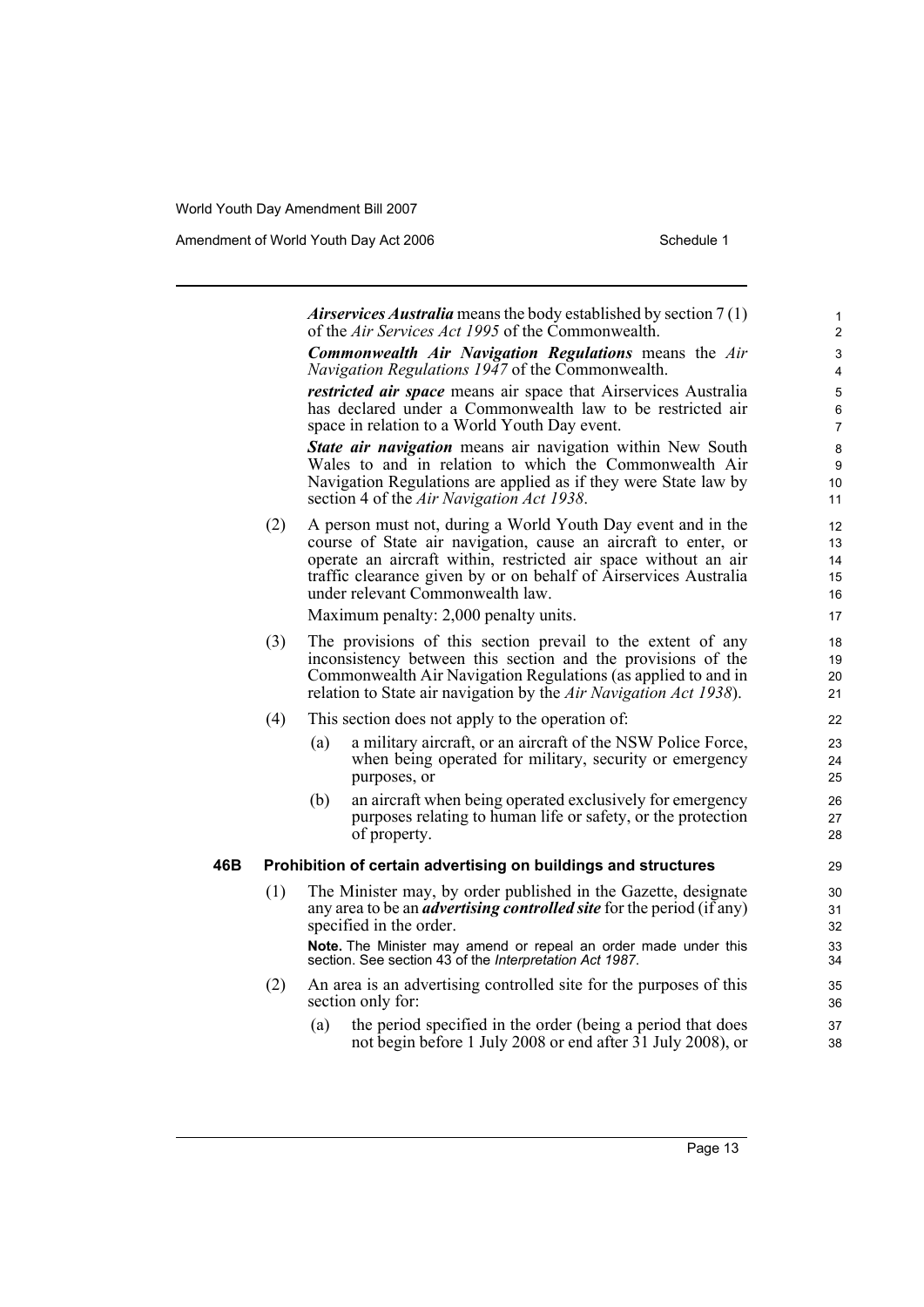Schedule 1 Amendment of World Youth Day Act 2006

|     | (b) | if no period is specified in the order—the World Youth<br>Day period or, if the World Youth Day period has already<br>commenced, the remainder of that period.                                                                                                                                                                                                                                                        | 1<br>$\overline{\mathbf{c}}$<br>3       |
|-----|-----|-----------------------------------------------------------------------------------------------------------------------------------------------------------------------------------------------------------------------------------------------------------------------------------------------------------------------------------------------------------------------------------------------------------------------|-----------------------------------------|
| (3) |     | A person who is the owner or occupier or the holder of a lease or<br>licence relating to a building or structure that is (or is part of) an<br>advertising controlled site must not, while the land is an<br>advertising controlled site, cause or permit any advertising<br>material to be fixed to or placed on, or to remain on, the building<br>or structure, except as authorised or permitted by the Authority. | 4<br>5<br>6<br>$\overline{7}$<br>8<br>9 |
|     |     | Maximum penalty:                                                                                                                                                                                                                                                                                                                                                                                                      | 10                                      |
|     | (a) | in the case of an individual—250 penalty units, or                                                                                                                                                                                                                                                                                                                                                                    | 11                                      |
|     | (b) | in the case of a corporation—500 penalty units.                                                                                                                                                                                                                                                                                                                                                                       | 12                                      |
| (4) |     | A person authorised by the Authority for the purposes of this<br>subsection may obliterate or remove any advertising material that<br>is on a building or structure in contravention of this section.                                                                                                                                                                                                                 | 13<br>14<br>15                          |
| (5) |     | A person authorised under subsection (4) may enter:                                                                                                                                                                                                                                                                                                                                                                   | 16                                      |
|     | (a) | an advertising controlled site to undertake the obliteration<br>or removal referred to in that subsection, and                                                                                                                                                                                                                                                                                                        | 17<br>18                                |
|     | (b) | other adjacent premises, if necessary to undertake that<br>obliteration or removal.                                                                                                                                                                                                                                                                                                                                   | 19<br>20                                |
| (6) |     | A person is not entitled under this section to enter a part of<br>premises used only for residential purposes, except with the<br>consent of the occupier of the part.                                                                                                                                                                                                                                                | 21<br>22<br>23                          |
| (7) |     | In exercising functions under subsection (4), the person must:                                                                                                                                                                                                                                                                                                                                                        | 24                                      |
|     | (a) | cause as little damage as possible, and                                                                                                                                                                                                                                                                                                                                                                               | 25                                      |
|     | (b) | produce to any person apparently in charge of the premises<br>who requests its production the person's authorisation<br>under that subsection.                                                                                                                                                                                                                                                                        | 26<br>27<br>28                          |
| (8) |     | This section does not apply to the following advertising material:                                                                                                                                                                                                                                                                                                                                                    | 29                                      |
|     | (a) | any advertising material:                                                                                                                                                                                                                                                                                                                                                                                             | 30                                      |
|     |     | that has an area of not more than one square metre,<br>(i)<br><sub>or</sub>                                                                                                                                                                                                                                                                                                                                           | 31<br>32                                |
|     |     | comprising a series of related advertisements that<br>(ii)<br>together have an area of not more than one square<br>metre,                                                                                                                                                                                                                                                                                             | 33<br>34<br>35                          |
|     | (b) | any advertising material that is exempted from this section<br>by the regulations.                                                                                                                                                                                                                                                                                                                                    | 36<br>37                                |
|     |     |                                                                                                                                                                                                                                                                                                                                                                                                                       |                                         |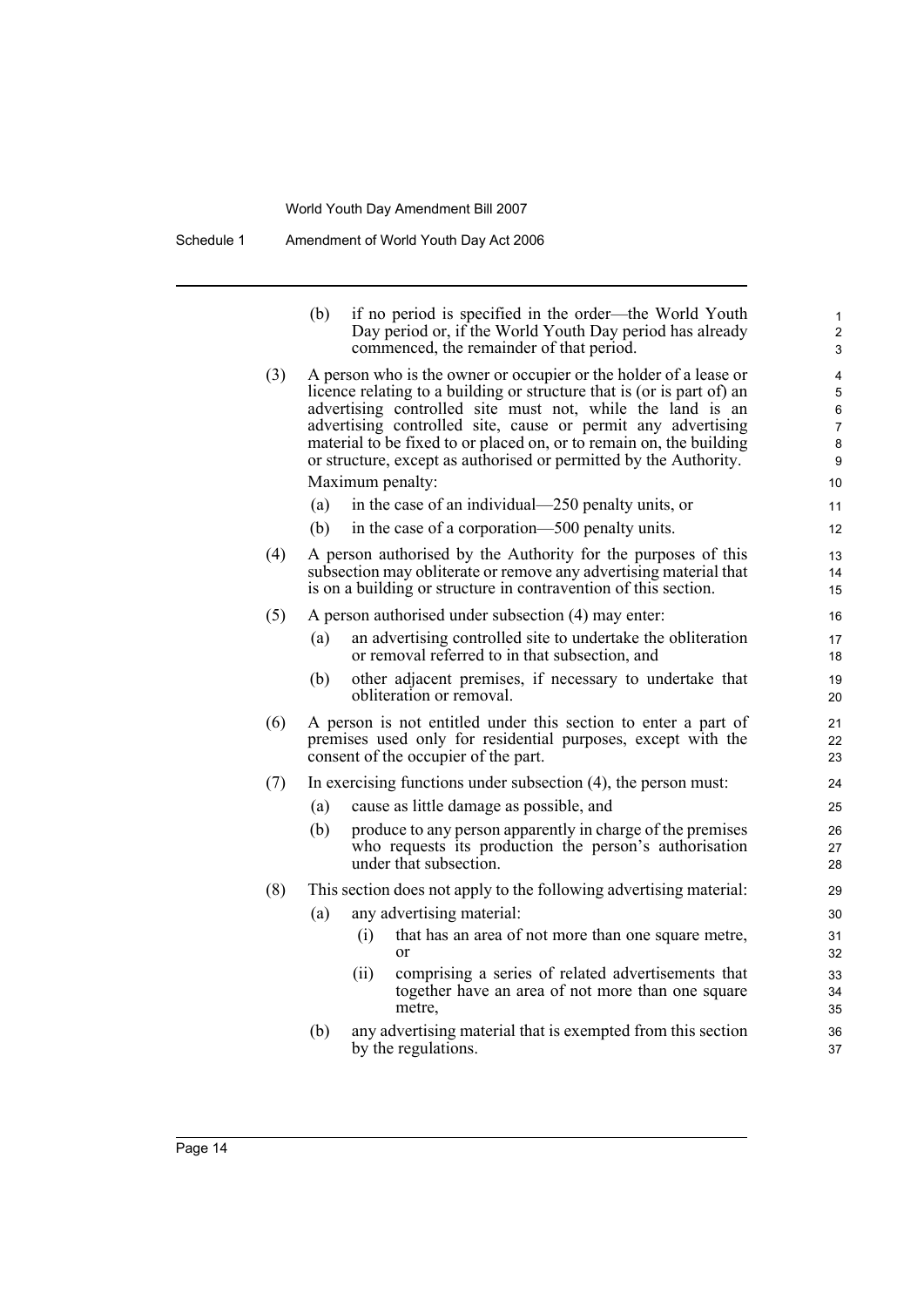Amendment of World Youth Day Act 2006 Schedule 1

| 46C |     | Prohibition of certain aerial advertising                                                                                                                                                                                                                                      | $\mathbf{1}$             |
|-----|-----|--------------------------------------------------------------------------------------------------------------------------------------------------------------------------------------------------------------------------------------------------------------------------------|--------------------------|
|     | (1) | For the purposes of this section, <i>advertising controlled airspace</i><br>means airspace that is within unaided sight of the following<br>places:                                                                                                                            | $\overline{2}$<br>3<br>4 |
|     |     | (a)<br>Randwick Racecourse,                                                                                                                                                                                                                                                    | 5                        |
|     |     | (b)<br>the Barangaroo site,                                                                                                                                                                                                                                                    | 6                        |
|     |     | (c)<br>such other World Youth Day venues or facilities as may be<br>prescribed by the regulations for the purposes of this<br>section,                                                                                                                                         | 7<br>8<br>9              |
|     |     | but only during such periods as are prescribed by the regulations<br>in relation to the place (being periods that do not begin before<br>14 July 2008 or end after 20 July 2008).                                                                                              | 10<br>11<br>12           |
|     | (2) | A person must not display an advertisement, or cause an<br>advertisement to be displayed, in advertising controlled airspace,<br>except with the approval of the Authority.                                                                                                    | 13<br>14<br>15           |
|     |     | Maximum penalty: 2,000 penalty units.                                                                                                                                                                                                                                          | 16                       |
|     | (3) | An application for the approval of the Authority under this<br>section may be made in such form and manner as is determined<br>by the Authority.                                                                                                                               | 17<br>18<br>19           |
|     | (4) | The Authority may determine an application by granting the<br>application, unconditionally or subject to conditions, or by<br>refusing the application.                                                                                                                        | 20<br>21<br>22           |
|     | (5) | For the purposes of this section, the Authority may grant approval<br>to a person, or to classes or descriptions of persons, only if in its<br>opinion the display of the advertisement will not adversely affect<br>the organisation or conduct of any World Youth Day event. | 23<br>24<br>25<br>26     |
|     | (6) | The determination of the Authority with respect to an application<br>for approval is final.                                                                                                                                                                                    | 27<br>28                 |
|     | (7) | For the purposes of this section:                                                                                                                                                                                                                                              | 29                       |
|     |     | <i>advertisement</i> includes the following:                                                                                                                                                                                                                                   | 30                       |
|     |     | sky writing or sign writing by an aircraft,<br>(a)                                                                                                                                                                                                                             | 31                       |
|     |     | a banner, or other sign, towed by or attached to an aircraft,<br>(b)                                                                                                                                                                                                           | 32                       |
|     |     | matter displayed on an aircraft, other than its normal<br>(c)<br>markings and livery,                                                                                                                                                                                          | 33<br>34                 |
|     |     | matter displayed on a hang glider, parachute, paraglider or<br>(d)<br>similar device, other than its normal markings, or on a<br>banner or sign attached to a hang glider, parachute,                                                                                          | 35<br>36<br>37           |

paraglider or similar device,

38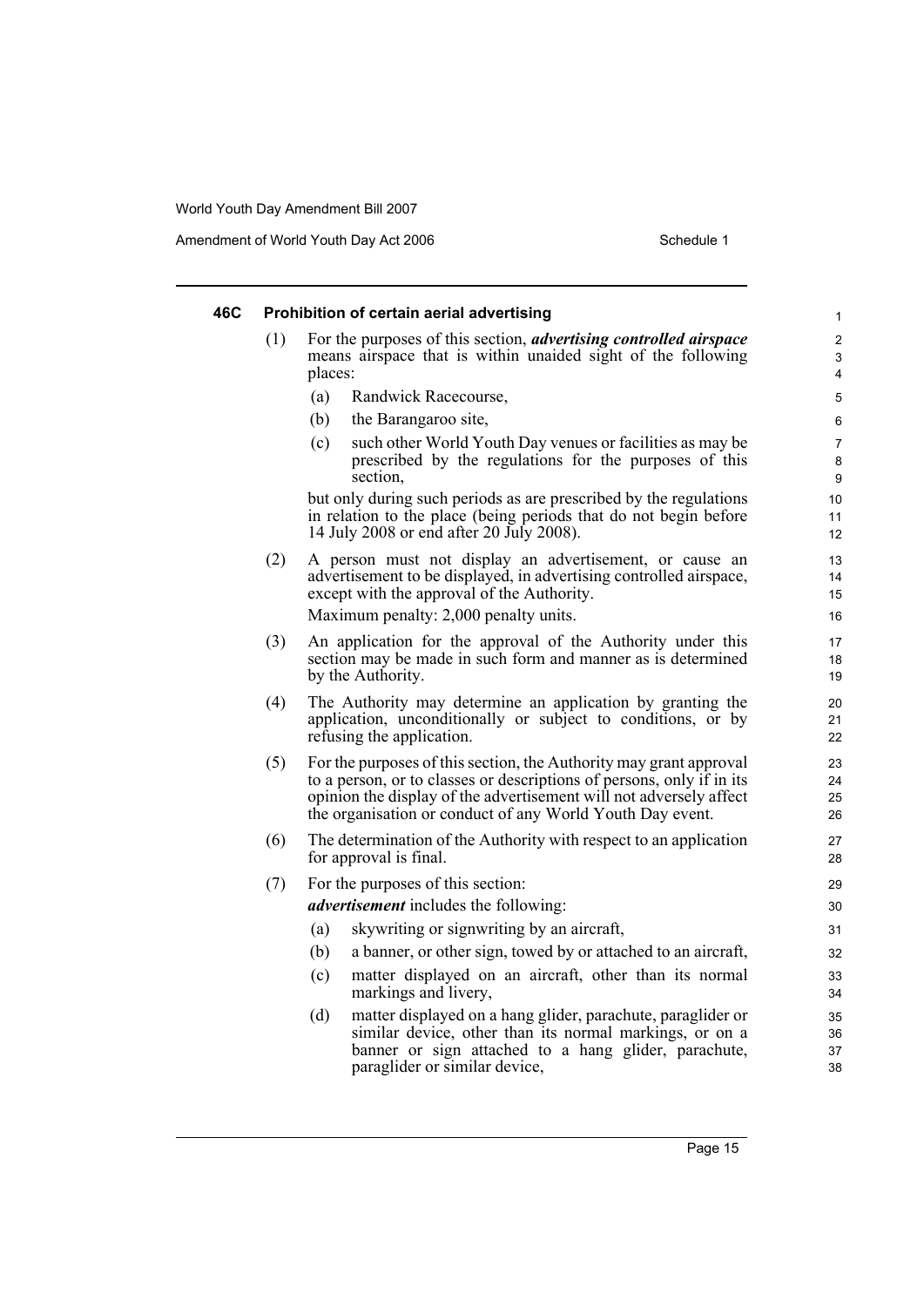Schedule 1 Amendment of World Youth Day Act 2006

|     |                                                                                              | (e)<br>a banner, or other sign, attached to a person suspended<br>from a hang glider, parachute, paraglider or similar device.<br><i>aircraft</i> includes an airship or a balloon.                                                                                                                                              | 1<br>2<br>3                      |  |  |  |
|-----|----------------------------------------------------------------------------------------------|----------------------------------------------------------------------------------------------------------------------------------------------------------------------------------------------------------------------------------------------------------------------------------------------------------------------------------|----------------------------------|--|--|--|
| 46D | SES and RFS may assist in the provision of government services<br>for World Youth Day events |                                                                                                                                                                                                                                                                                                                                  |                                  |  |  |  |
|     | (1)                                                                                          | Both the State Emergency Service and the NSW Rural Fire<br>Service have the function of assisting the Authority in the<br>delivery of services for World Youth Day events, including (but<br>not limited to) the following:                                                                                                      | 6<br>7<br>8<br>9                 |  |  |  |
|     |                                                                                              | crowd management services and access control services<br>(a)<br>for venues or facilities,                                                                                                                                                                                                                                        | 10<br>11                         |  |  |  |
|     |                                                                                              | (b)<br>traffic or pedestrian control.                                                                                                                                                                                                                                                                                            | 12                               |  |  |  |
|     | (2)                                                                                          | The functions referred to in subsection $(1)$ are in addition to any<br>functions conferred or imposed on the State Emergency Service<br>or the NSW Rural Fire Service by or under any other Act or law.                                                                                                                         | 13<br>14<br>15                   |  |  |  |
|     | (3)                                                                                          | Nothing in this section requires the State Emergency Service or<br>the NSW Rural Fire Service, or any member of those Services, to<br>undertake any task or activity without the consent of the<br>Director-General of the State Emergency Service or the<br>Commissioner of the NSW Rural Fire Service (as the case may<br>be). | 16<br>17<br>18<br>19<br>20<br>21 |  |  |  |
| 46E | <b>Bus services for World Youth Day events</b>                                               |                                                                                                                                                                                                                                                                                                                                  |                                  |  |  |  |
|     | (1)                                                                                          | Implication of terms into regular bus service contracts                                                                                                                                                                                                                                                                          | 23                               |  |  |  |
|     |                                                                                              | A service contract for a regular bus service entered into under the<br>Passenger Transport Act 1990 (whether entered into or renewed<br>before or after the commencement of this section) is taken to<br>include terms to the effect of subsections $(2)$ – $(9)$ .                                                              | 24<br>25<br>26<br>27             |  |  |  |
|     | (2)                                                                                          | <b>Implied terms</b>                                                                                                                                                                                                                                                                                                             | 28                               |  |  |  |
|     |                                                                                              | The Director-General may direct the Operator to provide such<br>services as the Director-General determines are necessary for<br>World Youth Day events.                                                                                                                                                                         | 29<br>30<br>31                   |  |  |  |
|     | (3)                                                                                          | The Director-General may determine a price or prices (on a per<br>kilometre basis) for such services for World Youth Day events<br>(World Youth Day Price).                                                                                                                                                                      | 32<br>33<br>34                   |  |  |  |
|     | (4)                                                                                          | The Operator must provide the services for the World Youth Day<br>events as directed and must:                                                                                                                                                                                                                                   | 35<br>36                         |  |  |  |
|     |                                                                                              | (a)<br>provide to the Director-General for approval a detailed<br>plan of the manner in which it will provide services for                                                                                                                                                                                                       | 37<br>38                         |  |  |  |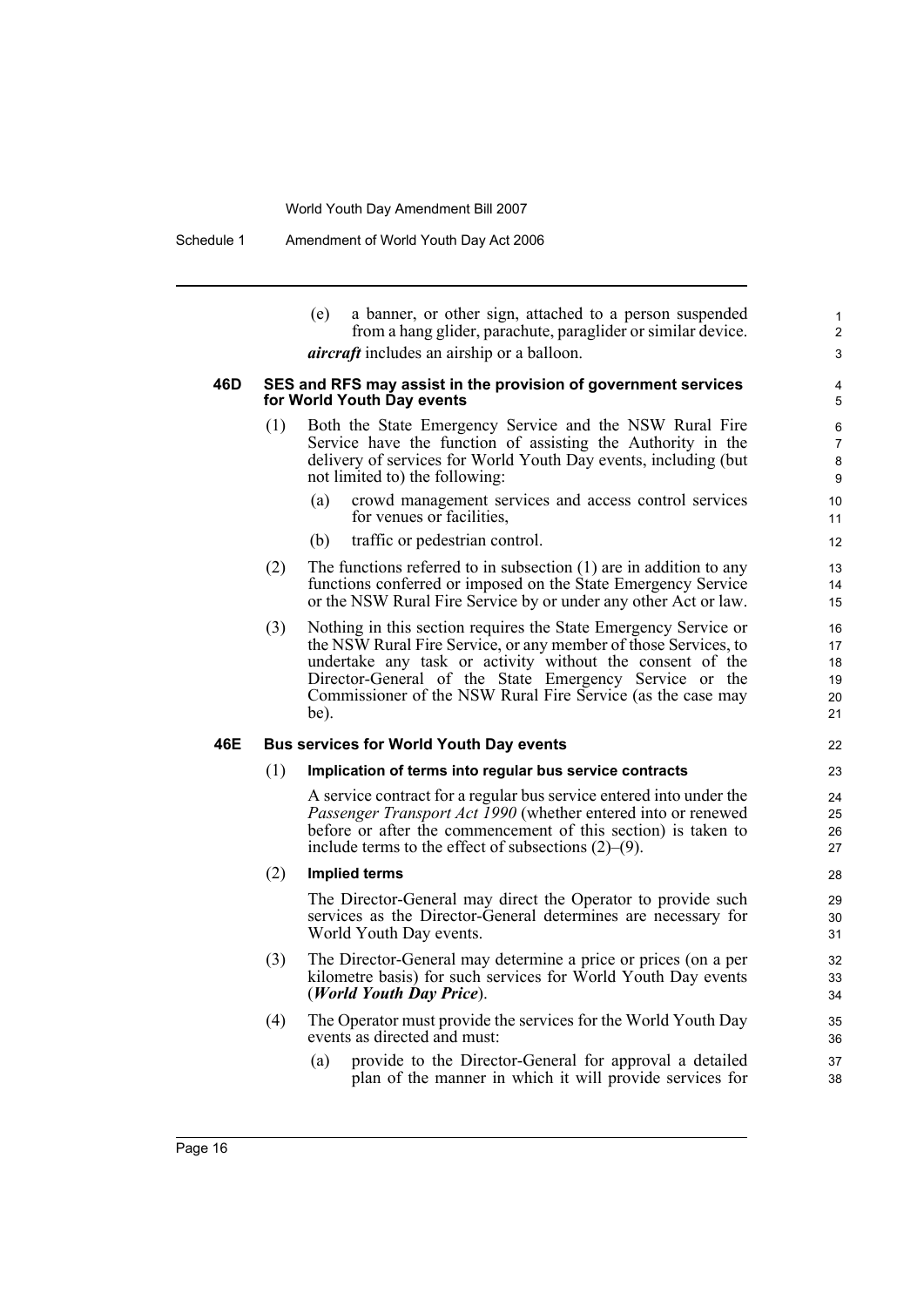Amendment of World Youth Day Act 2006 Schedule 1

World Youth Day events and invite the Director-General to comment on that plan, and

- (b) comply with any requirements of the Director-General in relation to the plan referred to in paragraph (a) where the Director-General reasonably believes the plan will not adequately service World Youth Day events, and
- (c) provide to the Director-General any other information the Director-General requests and that is relevant to the plan referred to in paragraph (a) or the provision of services for World Youth Day events, and
- (d) ensure that free travel on any service provided by the Operator is provided during such period in July 2008 as is specified by the Director-General to any person, or persons of a class, nominated by the Director-General, and
- (e) at the end of the month during which services for World Youth Day events were provided, provide a written report to the Director-General detailing, in respect of services for the World Youth Day events provided in the previous month:
	- (i) the World Youth Day Kilometres run to service World Youth Day events, and
	- (ii) the World Youth Day Prices applicable to the World Youth Day Kilometres, and
	- (iii) an estimate of the total number of passengers carried on the services for World Youth Day events, and
	- (iv) any deviation from the plan approved by the Director-General, and
	- (v) any other relevant details regarding the provision of services for World Youth Day events.
- (5) The Operator is to be paid an amount (*World Youth Day Kilometres Payment*) that is calculated by multiplying the World Youth Day Kilometres by the applicable World Youth Day Price for each World Youth Day Kilometre.
- (6) Within 14 days of the end of a calendar month in which the Operator provided World Youth Day Kilometres to the Director-General, the Operator must submit an invoice to the Director-General for the amount due to it under subsection (5).
- (7) The Director-General must pay the Operator the World Youth Day Kilometres Payment to be made in respect of a calendar month within 30 days of receipt on an invoice from the Operator under subsection (6).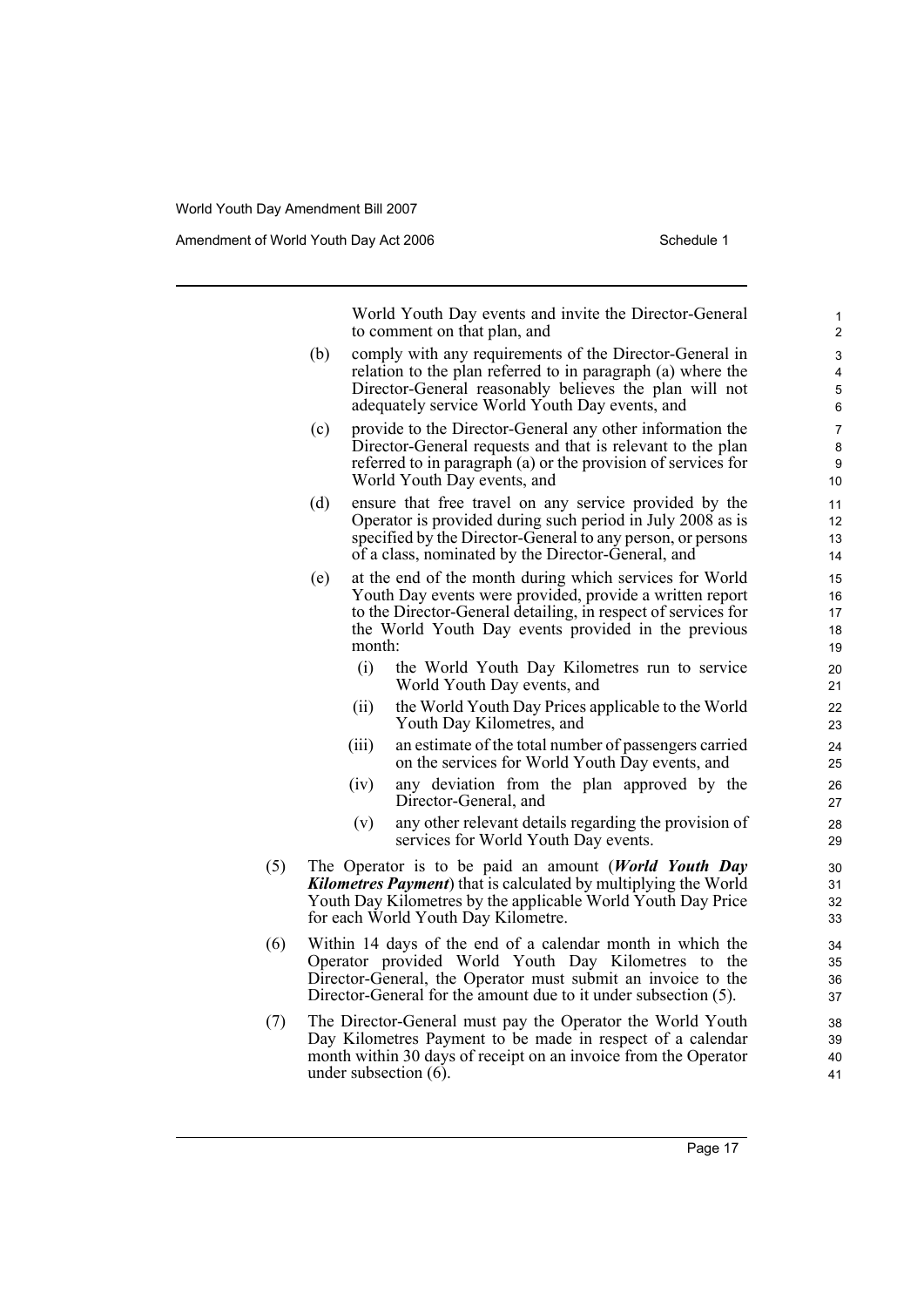Schedule 1 Amendment of World Youth Day Act 2006

(8) Without prejudice to the Director-General's rights under the service contract relating to records or other information, the Director-General may (or may appoint a third party to) inspect and audit the Operator's and any Associated Operator's or related entity's records and accounts to verify the calculation of any World Youth Day Kilometres Payment in respect of a calendar month.

(9) The Operator must not claim any amounts in addition to the World Youth Day Kilometres Payment for operating services for World Youth Day events.

### (10) **Effect of implied terms**

The implied terms set out in subsections  $(2)$ – $(9)$  have effect despite any other term or condition of a service contract to which this section applies to the extent of any inconsistency.

(11) Any contravention of a term implied in a service contract by this section may be remedied at law or in equity as though the term were an essential term to which the parties had by contract agreed.

### (12) **Interpretation**

Unless otherwise defined in subsection (13), expressions used in this section that are defined in the *Passenger Transport Act 1990* have the same meanings as in that Act.

### (13) In this section:

*Associated Operator* means any subcontractor of the Operator approved by the Director-General in accordance with the service contract.

*Operator* means the holder of the service contract for a regular bus service concerned.

*related entity* has the same meaning as in the *Corporations Act 2001* of the Commonwealth.

*World Youth Day Kilometres* means the number of kilometres run by the Operator between locations required to service World Youth Day events pursuant to this section.

### **46F Effect of this Act on contracts, instruments and related matters**

- (1) The operation of this Act (and, in particular, any action of any person in compliance with section 46B) is not to be regarded as:
	- (a) a breach of contract or confidence or otherwise as a civil wrong, or
	- (b) a breach of any instrument, or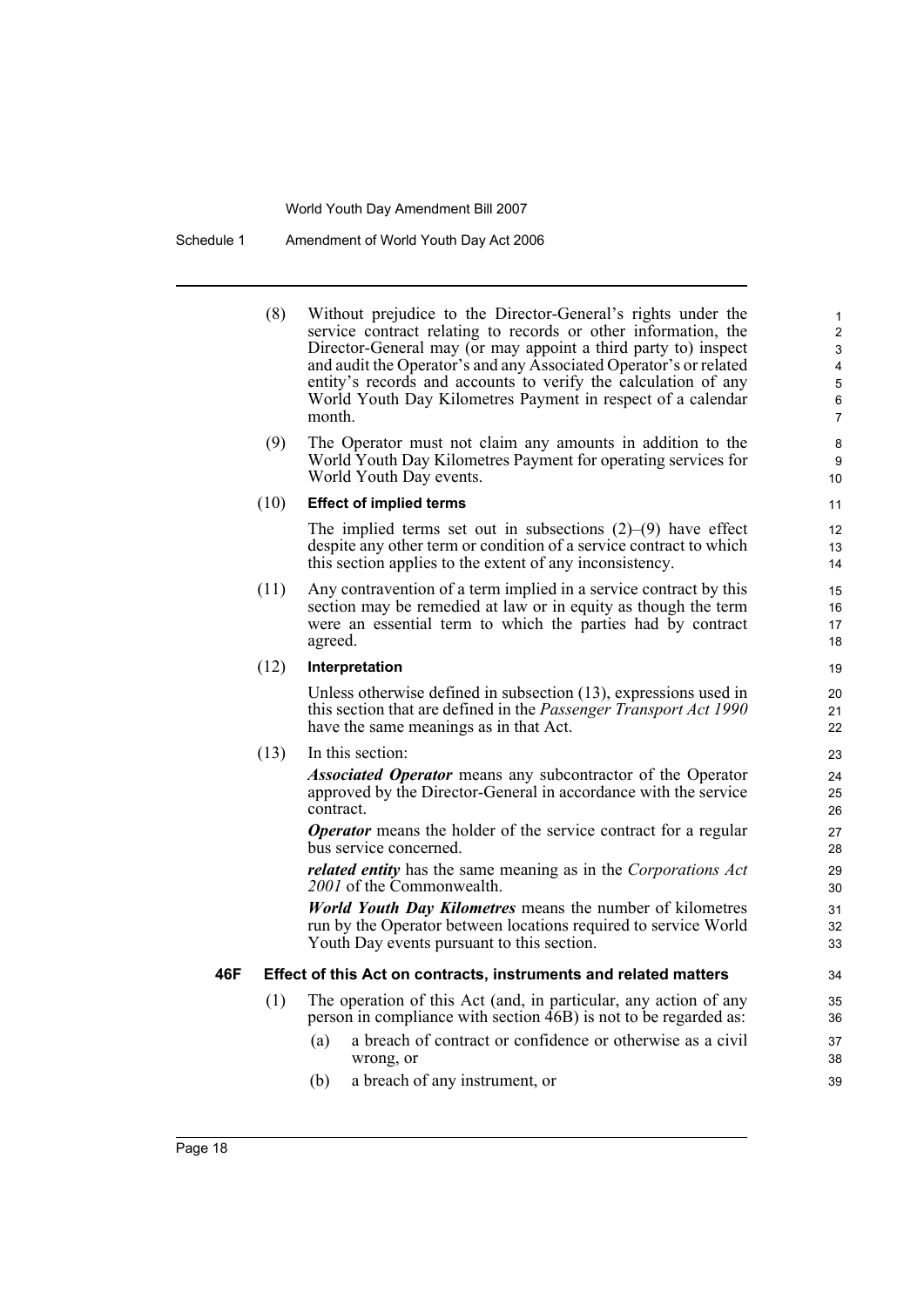|        |                   |     | (c) | an event of default under any contract or other instrument,<br>$\alpha$                                                                                          | $\mathbf{1}$<br>$\overline{2}$ |
|--------|-------------------|-----|-----|------------------------------------------------------------------------------------------------------------------------------------------------------------------|--------------------------------|
|        |                   |     | (d) | giving rise to any remedy by a party to a contract or other                                                                                                      | 3                              |
|        |                   |     |     | instrument, or as causing or permitting the termination of,<br>or exercise of rights under, any contract or other                                                | $\overline{4}$                 |
|        |                   |     |     | instrument.                                                                                                                                                      | 5<br>6                         |
|        |                   | (2) |     | Nothing in this section prevents:                                                                                                                                | $\overline{7}$                 |
|        |                   |     | (a) | the Director-General of the Ministry of Transport                                                                                                                | 8                              |
|        |                   |     |     | enforcing any term implied into a service contract for a<br>regular bus service by section 46E, or                                                               | 9<br>10 <sup>°</sup>           |
|        |                   |     | (b) | the Authority bringing proceedings under section 57A, or                                                                                                         | 11                             |
|        |                   |     | (c) | a person taking such other action, or bringing such other<br>proceedings, of a kind prescribed by the regulations.                                               | 12<br>13                       |
|        |                   | (3) |     | In this section, <i>instrument</i> does not include a statutory                                                                                                  | 14                             |
|        |                   |     |     | instrument.                                                                                                                                                      | 15                             |
| $[15]$ | <b>Section 50</b> |     |     |                                                                                                                                                                  |                                |
|        |                   |     |     | Omit the section. Insert instead:                                                                                                                                | 17                             |
|        | 50                |     |     | <b>Compensation not payable in respect of World Youth Day</b><br>event-related matters                                                                           | 18<br>19                       |
|        |                   | (1) |     | Compensation is not payable by or on behalf of:                                                                                                                  | 20                             |
|        |                   |     | (a) | the State or an authority of the State, or                                                                                                                       | 21                             |
|        |                   |     | (b) | a local council, or                                                                                                                                              | 22                             |
|        |                   |     | (c) | an officer, employee or agent of the State, an authority of<br>the State or a local council,                                                                     | 23<br>24                       |
|        |                   |     |     | for an act or omission that is a World Youth Day event-related<br>matter or that arises (directly or indirectly) from a World Youth<br>Day event-related matter. | 25<br>26<br>27                 |
|        |                   | (2) |     | Subsection $(1)$ :                                                                                                                                               | 28                             |
|        |                   |     | (a) | applies only in respect of acts done or omitted to be done                                                                                                       | 29                             |
|        |                   |     |     | in good faith, and                                                                                                                                               | 30                             |
|        |                   |     | (b) | does not apply to acts or omissions that cause personal<br>injury to a person or the death of a person.                                                          | 31<br>32                       |
|        |                   | (3) |     | In this section:                                                                                                                                                 | 33                             |
|        |                   |     |     | <i>compensation</i> includes damages and any other form of monetary<br>compensation.                                                                             | 34<br>35                       |
|        |                   |     |     | <b><i>World Youth Day event-related matter means the following:</i></b>                                                                                          | 36                             |
|        |                   |     | (a) | the holding of any World Youth Day event,                                                                                                                        | 37                             |
|        |                   |     |     |                                                                                                                                                                  |                                |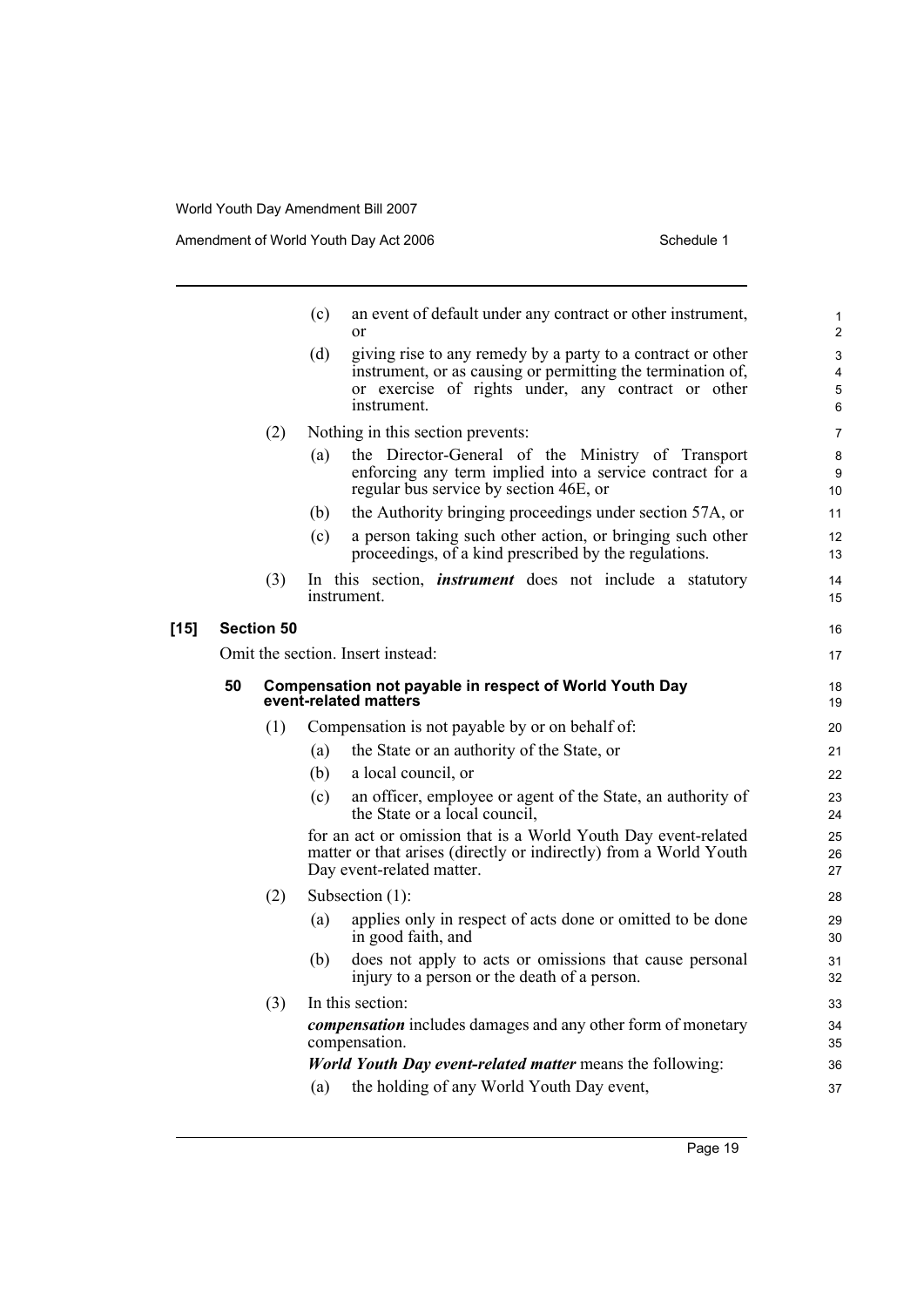|      |                          |                    | the administration or purported administration of this Act,<br>(b)                                                                                                                                                                                                                                               | 1                          |
|------|--------------------------|--------------------|------------------------------------------------------------------------------------------------------------------------------------------------------------------------------------------------------------------------------------------------------------------------------------------------------------------|----------------------------|
|      |                          |                    | the exercise or purported exercise of functions under this<br>(c)                                                                                                                                                                                                                                                | $\overline{c}$             |
|      |                          |                    | Act,                                                                                                                                                                                                                                                                                                             | 3                          |
|      |                          |                    | but does not include any Randwick Racecourse WYD<br>event-related matter (within the meaning of section 44G).                                                                                                                                                                                                    | $\overline{4}$<br>5        |
| [16] |                          | <b>Section 51A</b> |                                                                                                                                                                                                                                                                                                                  | 6                          |
|      |                          |                    | Insert after section 51:                                                                                                                                                                                                                                                                                         | 7                          |
|      | 51A                      |                    | <b>Delegation of Minister's functions</b>                                                                                                                                                                                                                                                                        | 8                          |
|      |                          | (1)                | The Minister may delegate to an authorised person any function<br>of the Minister conferred or imposed by or under this Act, other<br>than:                                                                                                                                                                      | 9<br>10<br>11              |
|      |                          |                    | (a)<br>the Minister's function under section $44E(1)$ , and                                                                                                                                                                                                                                                      | 12                         |
|      |                          |                    | this power of delegation.<br>(b)                                                                                                                                                                                                                                                                                 | 13                         |
|      |                          | (2)                | A delegate may sub-delegate to an authorised person any<br>function delegated by the Minister if the delegate is authorised in<br>writing to do so by the Minister.                                                                                                                                              | 14<br>15<br>16             |
|      |                          | (3)                | In this section, <i>authorised person</i> means:                                                                                                                                                                                                                                                                 | 17                         |
|      |                          |                    | the Authority, or<br>(a)                                                                                                                                                                                                                                                                                         | 18                         |
|      |                          |                    | a member of staff of the Authority, or<br>(b)                                                                                                                                                                                                                                                                    | 19                         |
|      |                          |                    | a government agency or member of staff of a government<br>(c)<br>agency, or                                                                                                                                                                                                                                      | 20<br>21                   |
|      |                          |                    | (d)<br>a person, a person of a class, or committee of persons,<br>approved by the Minister or prescribed by the regulations.                                                                                                                                                                                     | 22<br>23                   |
|      |                          | (4)                | Subject to section 44I, the procedure for the calling of meetings<br>of a committee of persons (as referred to in subsection $(3)$ $(d)$ )<br>and for the conduct of business at those meetings is to be as<br>determined by the Minister or (subject to any determination of<br>the Minister) by the committee. | 24<br>25<br>26<br>27<br>28 |
| [17] | <b>Section 57A</b>       |                    |                                                                                                                                                                                                                                                                                                                  |                            |
|      | Insert after section 57: |                    |                                                                                                                                                                                                                                                                                                                  |                            |
|      | 57A                      |                    | Civil proceedings to restrain breaches of this Act and certain<br>agreements                                                                                                                                                                                                                                     | 31<br>32                   |
|      |                          | (1)                | The Authority may bring proceedings in the Supreme Court for<br>an order to remedy or restrain the following breaches, whether or<br>not any right of the Authority has been or may be infringed by or<br>as a consequence of that breach:                                                                       | 33<br>34<br>35<br>36       |
|      |                          |                    |                                                                                                                                                                                                                                                                                                                  |                            |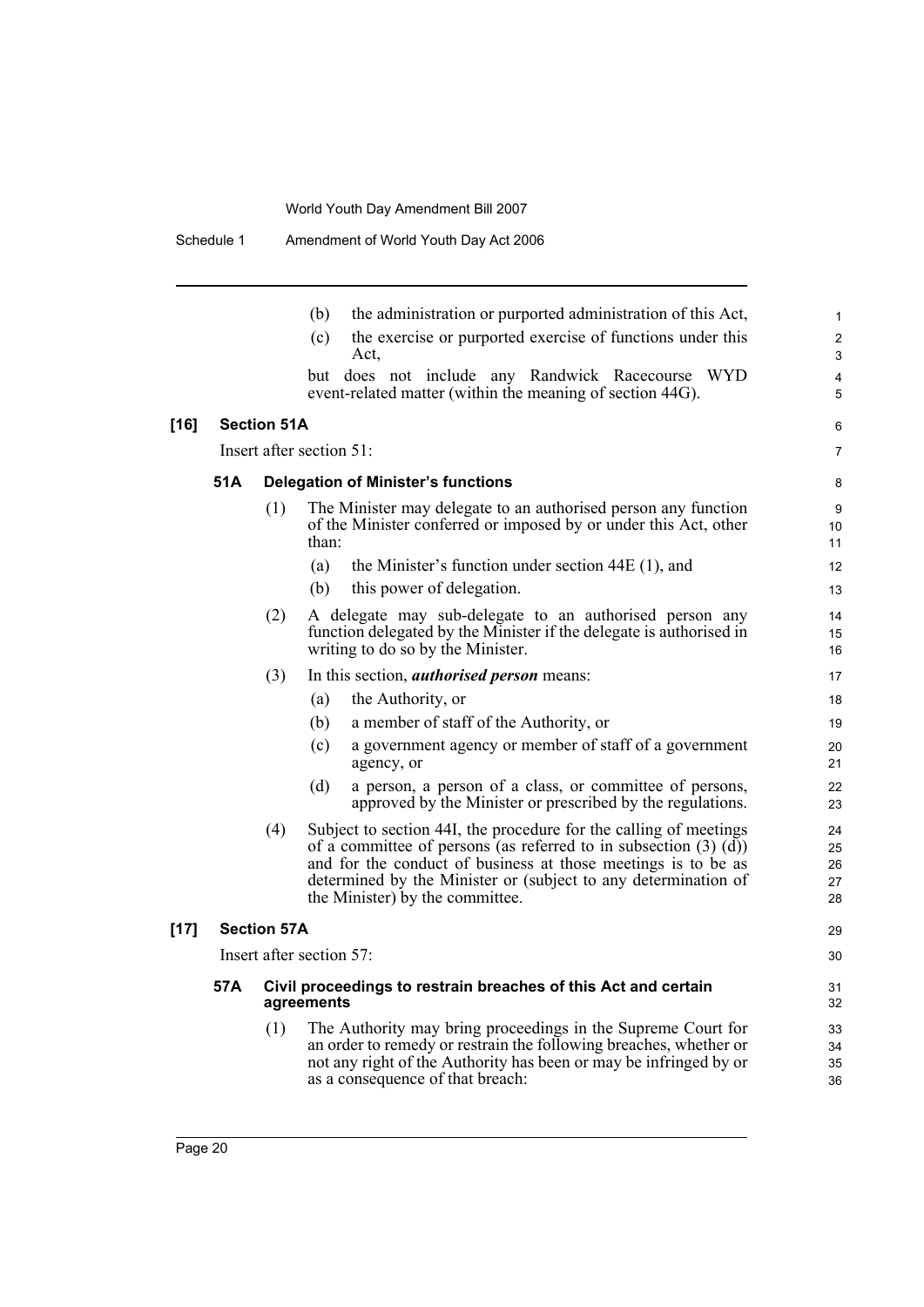|     | (a)                                                                                                                                                                     |       | a breach of this Act,                                                                                                                                                                                                                                           | $\mathbf{1}$                       |  |
|-----|-------------------------------------------------------------------------------------------------------------------------------------------------------------------------|-------|-----------------------------------------------------------------------------------------------------------------------------------------------------------------------------------------------------------------------------------------------------------------|------------------------------------|--|
|     | (b)                                                                                                                                                                     |       | a breach of a WYD event agreement (as referred to in<br>section 44A $(2)$ ),                                                                                                                                                                                    | $\overline{c}$<br>3                |  |
|     | (c)                                                                                                                                                                     |       | a breach of any other agreement between the AJC and the<br>State of New South Wales or the Authority, in connection<br>with the use of Randwick Racecourse for the purpose of<br>one or more World Youth Day events, as may be specified<br>in the regulations. | 4<br>5<br>6<br>$\overline{7}$<br>8 |  |
| (2) |                                                                                                                                                                         |       | If the Court is satisfied that a breach referred to in subsection $(1)$<br>has been committed or that such a breach may, unless restrained<br>by order of the Court, be committed, it may make such order as it<br>thinks fit to remedy or restrain the breach. | 9<br>10<br>11<br>12                |  |
| (3) |                                                                                                                                                                         |       | Without limiting the powers of the Court under subsection (2), an<br>order made under that subsection may:                                                                                                                                                      | 13<br>14                           |  |
|     | (a)                                                                                                                                                                     |       | where the breach relates to a use of any building, work or<br>land—restrain that use, and                                                                                                                                                                       | 15<br>16                           |  |
|     | (b)                                                                                                                                                                     |       | where the breach involves the conduct of horse training or<br>racing—restrain that conduct, and                                                                                                                                                                 | 17<br>18                           |  |
|     | (c)                                                                                                                                                                     |       | where the breach is a breach of:                                                                                                                                                                                                                                | 19                                 |  |
|     |                                                                                                                                                                         | (i)   | an agreement, or                                                                                                                                                                                                                                                | 20                                 |  |
|     |                                                                                                                                                                         | (ii)  | a direction under Part 9A, or                                                                                                                                                                                                                                   | 21                                 |  |
|     |                                                                                                                                                                         | (iii) | a condition imposed on an authorisation made under<br>section 44E $(3)$ (c),                                                                                                                                                                                    | 22<br>23                           |  |
|     |                                                                                                                                                                         |       | specify actions that must be taken or actions that must<br>cease or be refrained from.                                                                                                                                                                          | 24<br>25                           |  |
| (4) |                                                                                                                                                                         |       | The functions of the Court under this section are in addition to<br>and not in derogation from any other functions of the Court.                                                                                                                                | 26<br>27                           |  |
| (5) | Nothing in this section limits or otherwise affects other remedies<br>that the Authority may have (apart from this section) in relation<br>to a breach of an agreement. |       |                                                                                                                                                                                                                                                                 | 28<br>29<br>30                     |  |
| (6) | In this section:                                                                                                                                                        |       |                                                                                                                                                                                                                                                                 |                                    |  |
|     | (a)                                                                                                                                                                     |       | a reference to a <b>breach of an agreement</b> is a reference to:                                                                                                                                                                                               | 32                                 |  |
|     |                                                                                                                                                                         | (i)   | a contravention of or failure to comply with the<br>agreement, and                                                                                                                                                                                              | 33<br>34                           |  |
|     |                                                                                                                                                                         | (ii)  | a threatened or an apprehended contravention of or<br>a threatened or apprehended failure to comply with<br>the agreement, and                                                                                                                                  | 35<br>36<br>37                     |  |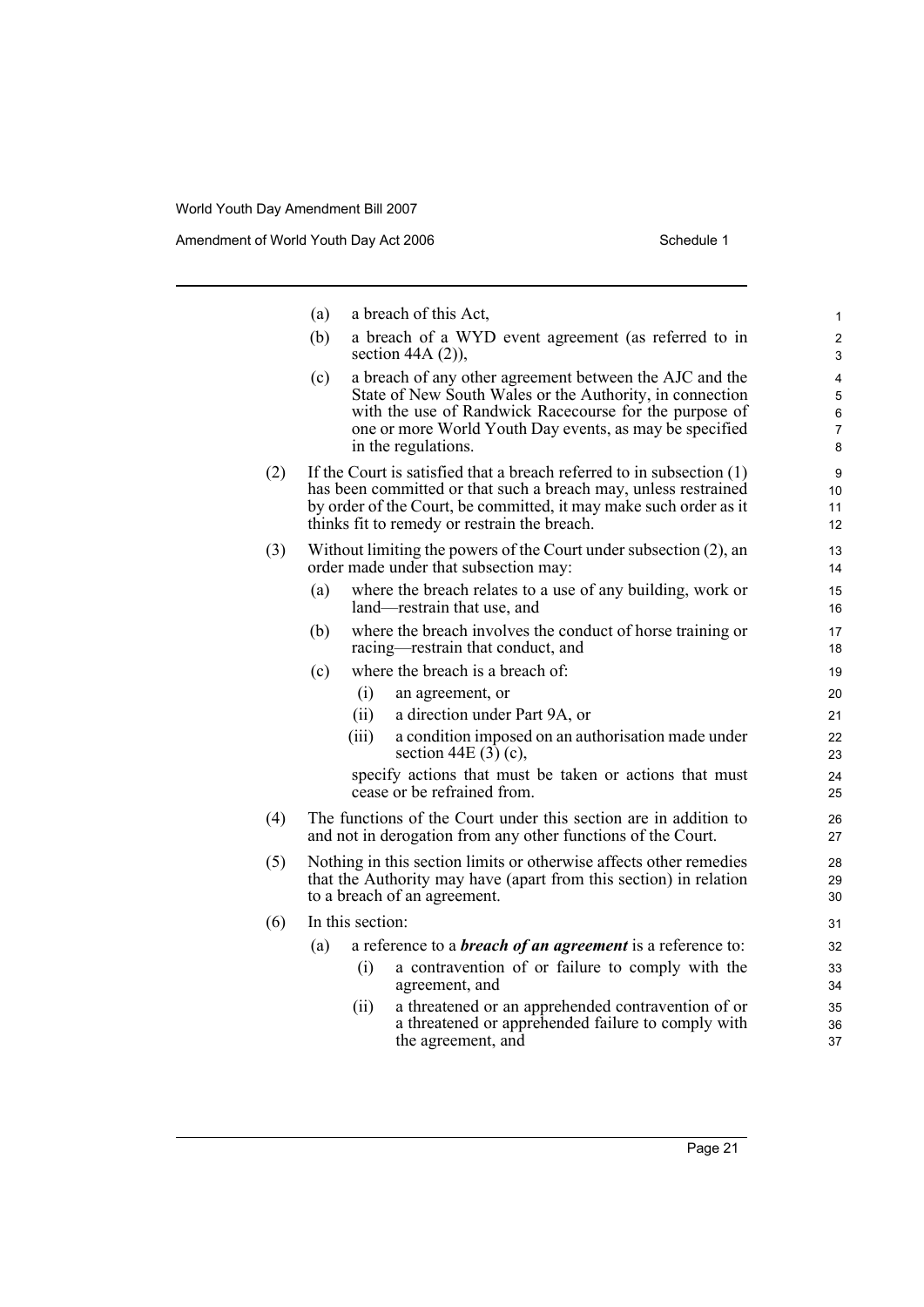Schedule 1 Amendment of World Youth Day Act 2006

|        | (b)                                | a reference to a <b>breach of this Act</b> is a reference to:        | $\mathbf{1}$                   |
|--------|------------------------------------|----------------------------------------------------------------------|--------------------------------|
|        |                                    | a contravention of or failure to comply with this Act,<br>(i)<br>and | $\mathbf{2}$<br>$\mathfrak{S}$ |
|        |                                    | a threatened or an apprehended contravention of or<br>(ii)           | 4                              |
|        |                                    | a threatened or apprehended failure to comply with                   | 5                              |
|        |                                    | this Act, and                                                        | 6                              |
|        | (c)                                | a reference to <i>this Act</i> includes a reference to the           | $\overline{7}$                 |
|        |                                    | following:                                                           | 8                              |
|        |                                    | the regulations,<br>(i)                                              | 9                              |
|        |                                    | a direction under section 44C,<br>(ii)                               | 10                             |
|        |                                    | a condition imposed on an authorisation made under<br>(iii)          | 11                             |
|        |                                    | section 44E $(3)$ (c).                                               | 12                             |
| $[18]$ | <b>Section 58 Regulations</b>      |                                                                      | 13                             |
|        | Insert after section 58 $(2)$ (e): |                                                                      | 14                             |
|        | (f)                                | requiring persons to submit to searches of themselves and            | 15                             |
|        |                                    | their articles, vehicles or vessels (including searches              | 16                             |
|        |                                    | conducted by electronic detection devices) as a condition            | 17                             |
|        |                                    | of entry to any World Youth Day venue or facility,                   | 18                             |
|        | (g)                                | excluding persons who refuse to submit to such searches              | 19                             |
|        |                                    | from World Youth Day venues or facilities,                           | 20                             |
|        | (h)                                | the use of Randwick Racecourse for the purpose of one or             | 21                             |
|        |                                    | more World Youth Day events (within the meaning of                   | 22                             |
|        |                                    | Part 9A).                                                            | 23                             |